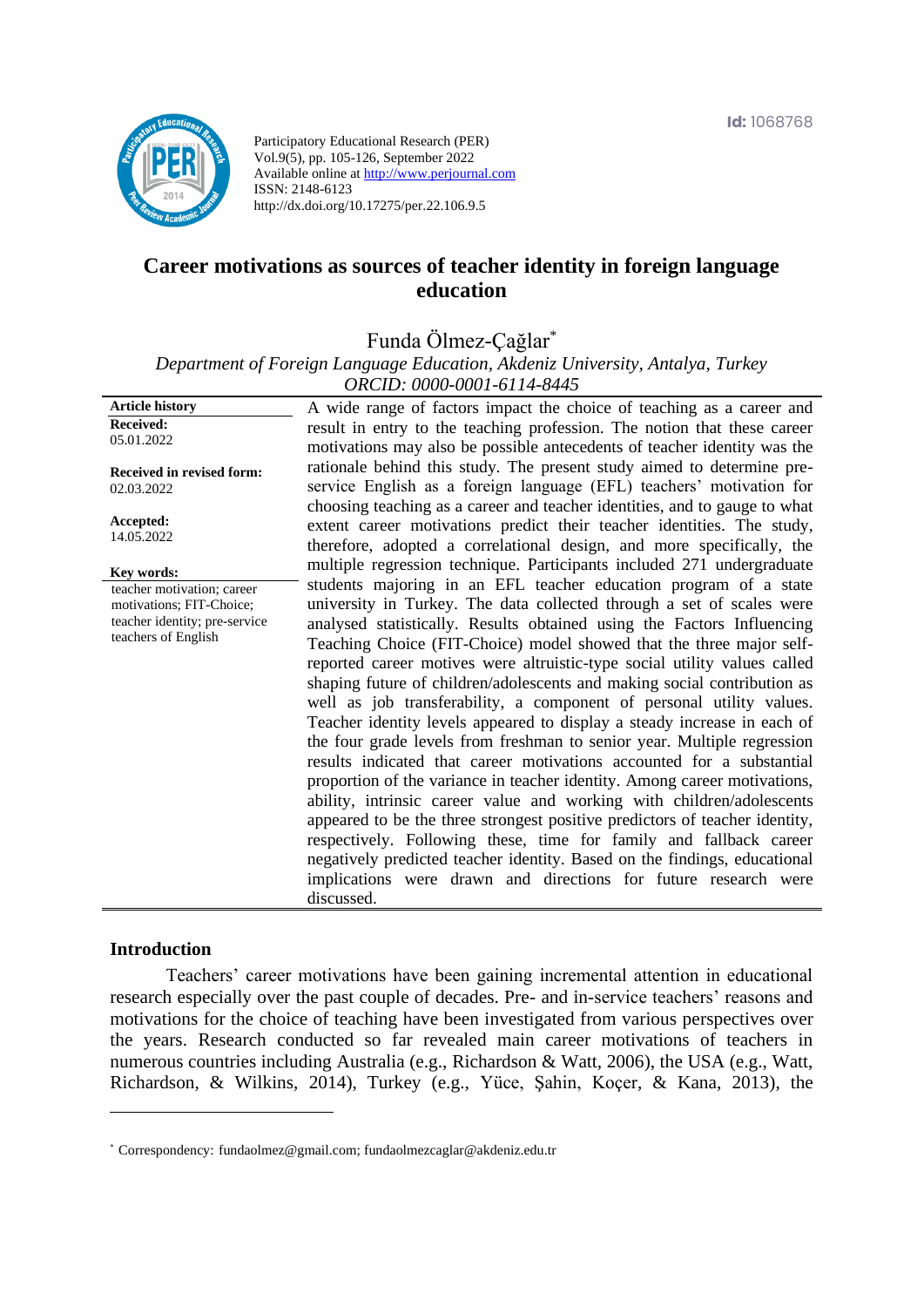Netherlands (e.g., Fokkens-Bruinsma & Canrinus, 2012), Germany (e.g., König & Rothland, 2012), Finland (e.g., Goller, Ursin, Vähäsantanen, Festner, & Harteis, 2019), Serbia (e.g., Simić, Marušić Jablanović, & Grbić, 2021), Iran (e.g., Eghtesadi Roudi, 2021) and Ghana (e.g., Salifu, Alagbela, & Gyamfi Ofori, 2018) as well as international comparisons (e.g., Watt & Richardson, 2012).

The motives leading to the preference of the teaching profession were also scrutinized solely for pre- and in-service second/foreign language (L2) teachers in previous research (e.g., Amengual-Pizarro & García-Laborda, 2017; Gao & Xu, 2014; Gu & Lai, 2012; Igawa, 2009; Kyriacou & Benmansour, 1999, 2002; Kyriacou & Kobori, 1998; Zhao, 2008). In mainstream education, previous research was able to show how different career motivations were linked to different factors like burnout and career optimism (McLean, Taylor, & Jimenez, 2019), intention to keep teaching (e.g., Bruinsma & Jansen, 2010), and self-concept and emotions (e.g., Lohbeck & Frenzel, 2021). Similarly, a qualitative research study into entry motivations and teacher identity construction of English teachers evidenced the way career choice motivations of teachers illuminated teacher identity (Olsen, 2008). The notion that different motivations for choosing teaching as a career may potentially influence the development of teacher identity in different ways was the rationale behind the current study. The dearth of research into career motivations as antecedents of teacher identity especially in the Turkish context supported the need for conducting this research. Given that motivations for choosing teaching as a career may differ from country to country (e.g., Watt & Richardson, 2012), it was deemed necessary to scrutinize the specific career motives in the Turkish context, and most importantly, to reveal in what ways those motives impact teacher identity. On the basis of the development of teacher identity as a dynamic and ongoing process (Beijaard, Meijer, & Verloop, 2004; Beauchamp & Thomas, 2009) especially prone to shifts in teacher education (Thomas & Beauchamp, 2007), revealing the developmental trajectory of teacher identity during the four-year university education was another impetus behind the present study. The study was guided by an initial elaboration of theoretical underpinnings of motivations for choosing teaching as a career and teacher identity.

# *Theoretical framework*

Teacher identity and its development process can be regarded as one of the core components of learning how to be a teacher (Friesen & Besley, 2013). The teacher identity construct is quite intricate and multidimensional in that it is under the impact of diverse factors such as the teachers' psychological and sociocultural characteristics, education, experiences and interaction with others (Chong, Low, & Goh, 2011; Pennington & Richards, 2016). Most importantly, teachers' professional identity is made up of two intensely intertwined sides: (1) other-driven expectations and notions for teachers and commonly held teacher images in people's minds, and (2) teachers' own views regarding the things they attach importance related to teaching and its constituents in view of their own experiences and backgrounds (Beijaard et al., 2004; Tickle, 2000). Bearing in mind the dynamic nature of teacher identity as a continually evolving concept (Beauchamp & Thomas, 2009), it is essential to consider it as a trajectory conducive to development and adaptation through experience, and teacher education and development processes (Pennington & Richards, 2016). In this sense, beginning teachers' different career motivational profiles, goals and aspirations will unsurprisingly induce diversity during the formation of professional identities of teachers as well (Watt & Richardson, 2008). In other words, different underlying motives resulting in choosing the teaching profession have the potential to distinctively impact the trajectories of teacher candidates in terms of their professional identities. This potential

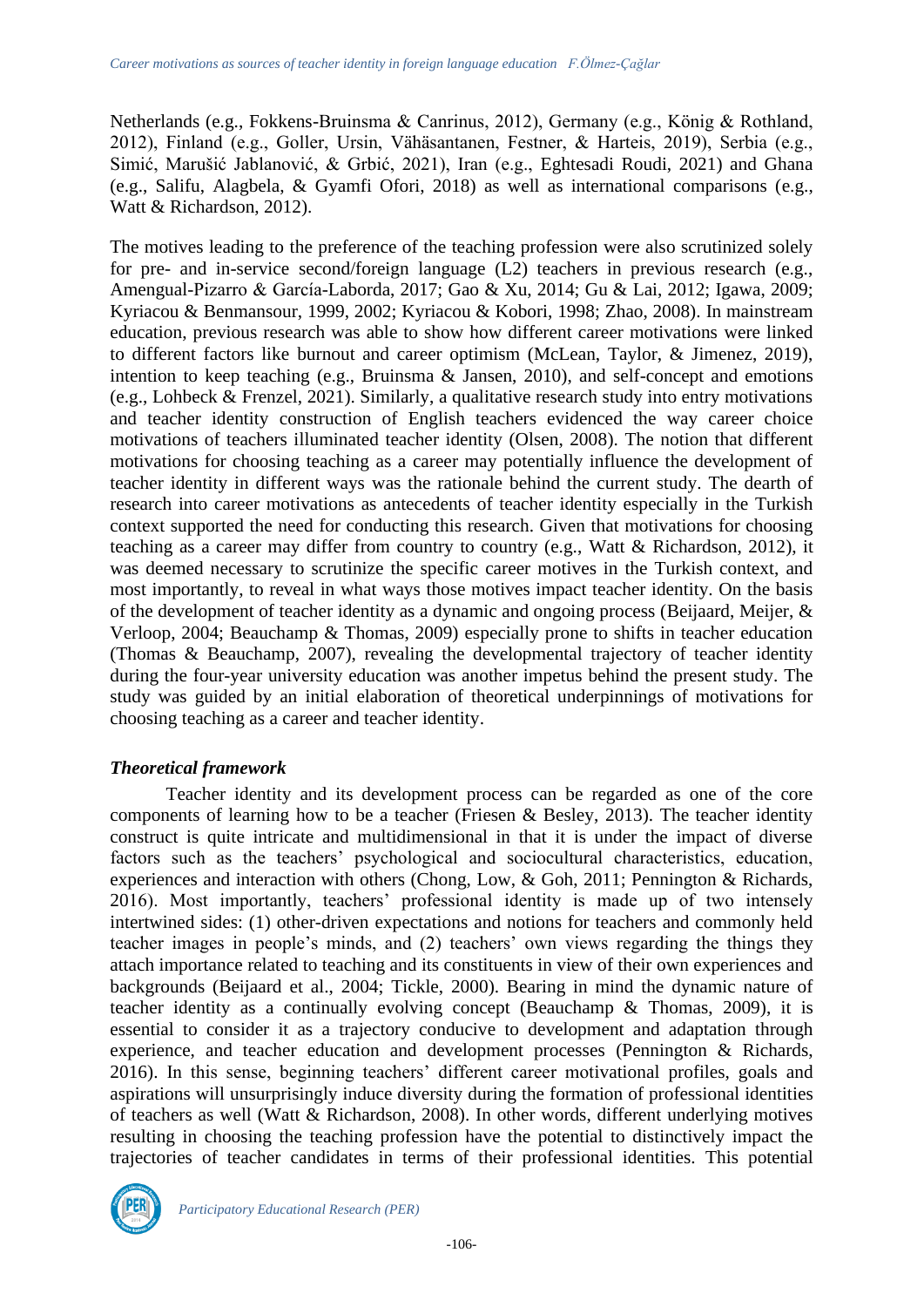impact may be better understood by a comprehensive look into motivations for choosing teaching as a career and teacher identity respectively.

### *Motivations for choosing teaching*

Individuals' job preferences depend on a variety of factors. This also holds true for the teaching profession that has a fundamental place in the society due to teachers' potential impact on children, adolescents and the society in general (Richardson & Watt, 2006). Although individuals' motivations for choosing teaching are inclined to differ vividly and in complex ways (see Heinz, 2015), these motives are discussed based on three groups in general as intrinsic, altruistic and extrinsic motives (Watt et al., 2012). Intrinsic motives refer to those concerning the liking of teaching career overall or its different aspects; altruistic motives address the teaching profession as a socially worthwhile activity that helps the person to serve and contribute to the society; and extrinsic motives are not related to integral aspects of the teaching activity or the profession but concern some rewarding aspects of it like job security, status or salary (Kyriacou & Coulthard, 2000; Kyriacou, Hultgren, & Stephens, 1999).

The categories of intrinsic, altruistic and extrinsic motives were prone to diverse conceptions and overlap of dimensions in past research, which made it necessary to operationalize a coherent theory-driven model: the FIT-Choice model (Richardson & Watt, 2006; Watt & Richardson, 2007). Drawing on the theoretical underpinnings of expectancy-value theory, which posits that motivation for an action depends on the individual's expectancy of a desired outcome through that action and the value attached to that goal and the desired outcome (see Eccles, 2005), Watt and Richardson (2007) provided both a comprehensive theoretical framework and a systematic measure for investigating teachers' career motivations. The FIT-Choice model involved a total of twelve motivational and six perceptional constructs. The motivational constructs were called "social influences, positive prior teaching and learning experiences, perceived teaching abilities, intrinsic value, personal utility values (job security, time for family, job transferability), social utility values (shape future of children/adolescents, enhance social equity, make social contribution, work with children/adolescents)" together with a last negatively-oriented motive called "fallback" teaching career (Watt & Richardson, 2008, p. 410). The perception factors under the model were named as "perceived task demand (expertise and difficulty) and return (social status and salary); … social dissuasion, and satisfaction with the choice of teaching as a career" (Watt & Richardson, 2008, p. 410).

Various reasons induce the preference of the teaching profession across the world (for a review, see Heinz, 2015). International comparisons of teacher career motives and perceptions revealed both similarities and differences among countries. For instance, Watt et al.'s (2012) study with student samples from Australia, the United States, Norway and Germany found more similarities related to motivations for teaching while teaching perceptions were less similar. The highest rated motives in each country appeared to be intrinsic career value for the individual, ability, the aspiration for contributing to society, the wish to work with children or adolescents, and earlier experiences. A comparison of the cases in German, US, Croatian, Chinese and Turkish settings (Watt & Richardson, 2012) indicated that ability and intrinsic value of teaching were highly rated by German, US and Croatian pre-service teachers but not that much by Chinese and Turkish samples while the case about fallback career was just the opposite since German, US and Croatian samples' ratings of fallback career were less low than those of Chinese and Turkish samples whose average scores were also low indeed.

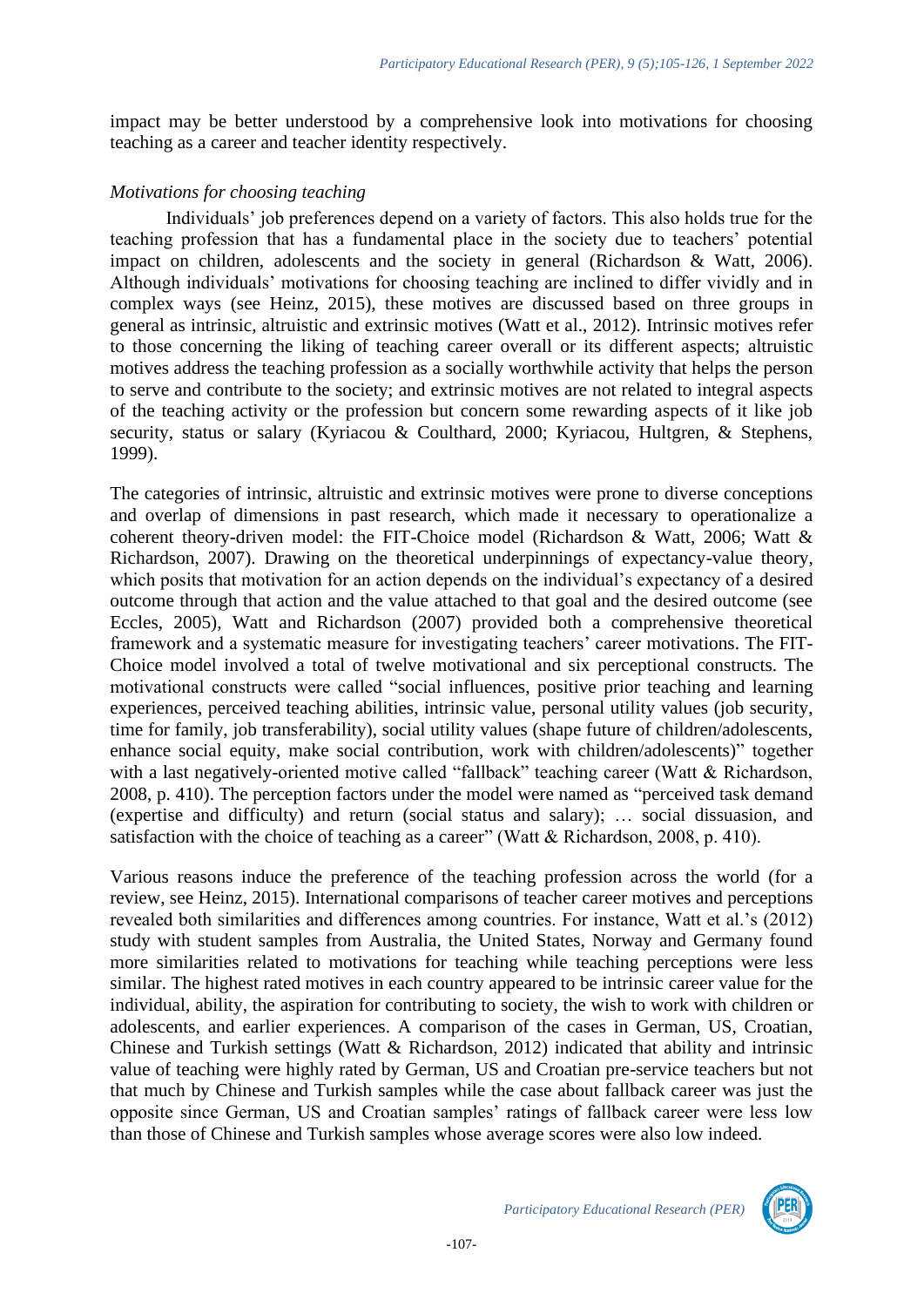A closer look at the case in Turkey for the research into career motivations in relation to teaching reveals that the majority of research focused on career motivations of student teachers majoring in various teacher education programs of faculties of education (e.g., Akar, 2012; Aksu et al. 2010). Yet, there is a limited body of research explaining career motivations of pre-service L2 teachers in the Turkish EFL context (Başöz, 2021; Damar, 2018; Ekin, Yetkin, & Öztürk, 2021; Eren & Tezel, 2010; Erten, 2014; Topkaya & Uztosun, 2012). Research conducted so far specifically with samples of pre-service Turkish EFL teachers usually highlighted the role of a blend of intrinsic, altruistic and extrinsic reasons with the prevailing impact of intrinsic (Erten, 2014) and altruistic motives (Ekin et al., 2021) or both (Topkaya & Uztosun, 2012). However, upon conducting a review of literature, no studies were encountered on entry motivations in relation to teacher identity particularly in the Turkish EFL context except for a qualitative study (Kavanoz & Yüksel, 2017). In the relevant qualitative study, the researchers investigated changes in Turkish pre-service EFL teachers' motivations and concerns so as to learn about the formation of teacher identity during initial teacher education using written reports. They revealed variations in motivations and concerns across years of study and concluded that pre-service teachers' professional identities are not stable either. The current quantitative study intended to contribute to this limited research line and elaborate on the relationships between career motivations and teacher identity by examining to what extent different types of motivations predict pre-service teachers' teacher identity in the Turkish EFL context.

### *Teacher identity*

Along with the paradigm shift from cognitive to social realization of learning within the past couple of decades, identity has been underlined as a major focus in the attempts to fully comprehend the teaching process and teacher learning in L2 teacher learning and development research (Pennington & Richards, 2016). This keeps with the premise that teachers do not start teacher education process with blank minds; on the contrary, they start it with their earlier experiences, individual values and perceptions, which also guide their actions in real teaching (Freeman & Johnson, 1998). Beyond that, learning how to teach an L2 in L2 teacher education is now conceived of as a dialogic phase during which knowledge emerges out of a process of co-construction within specific sociocultural contexts, and teacher values and beliefs shape how teachers view themselves, students and the whole process of language learning and teaching (Johnson, 2009, 2016). In this sense, the teacher-learning process comprises numerous elements ranging from the learning of skills and subject matter to the understanding of what being a teacher really means, during which identity acts as a central dimension (Pennington & Richards, 2016; Singh & Richards, 2006).

Teacher identity has so far been subject to diverse definitions and conceptualizations due to its complex and intricate nature. Lasky (2005) briefly addresses teacher identity as the way teachers identify themselves both to themselves and to the people around. A deeper insight into teacher identity indicates that it is a two-way entity involving both the things teachers value individually with regard to teaching drawing on their personal experiences and backgrounds, and the impact of others' expectations such as widespread social images regarding the required knowledge-base and actions for a teacher (Beijaard et al., 2004). What scholars agree upon about teacher identity is that it is a multifaceted, dynamic, and persistently evolving phenomenon (Beauchamp & Thomas, 2009; Olsen, 2008; Pennington & Richards, 2016). Thus, a teacher's identity development is considered as a struggle between various teacher roles, expectations and perspectives (Samuel & Stephens, 2000).

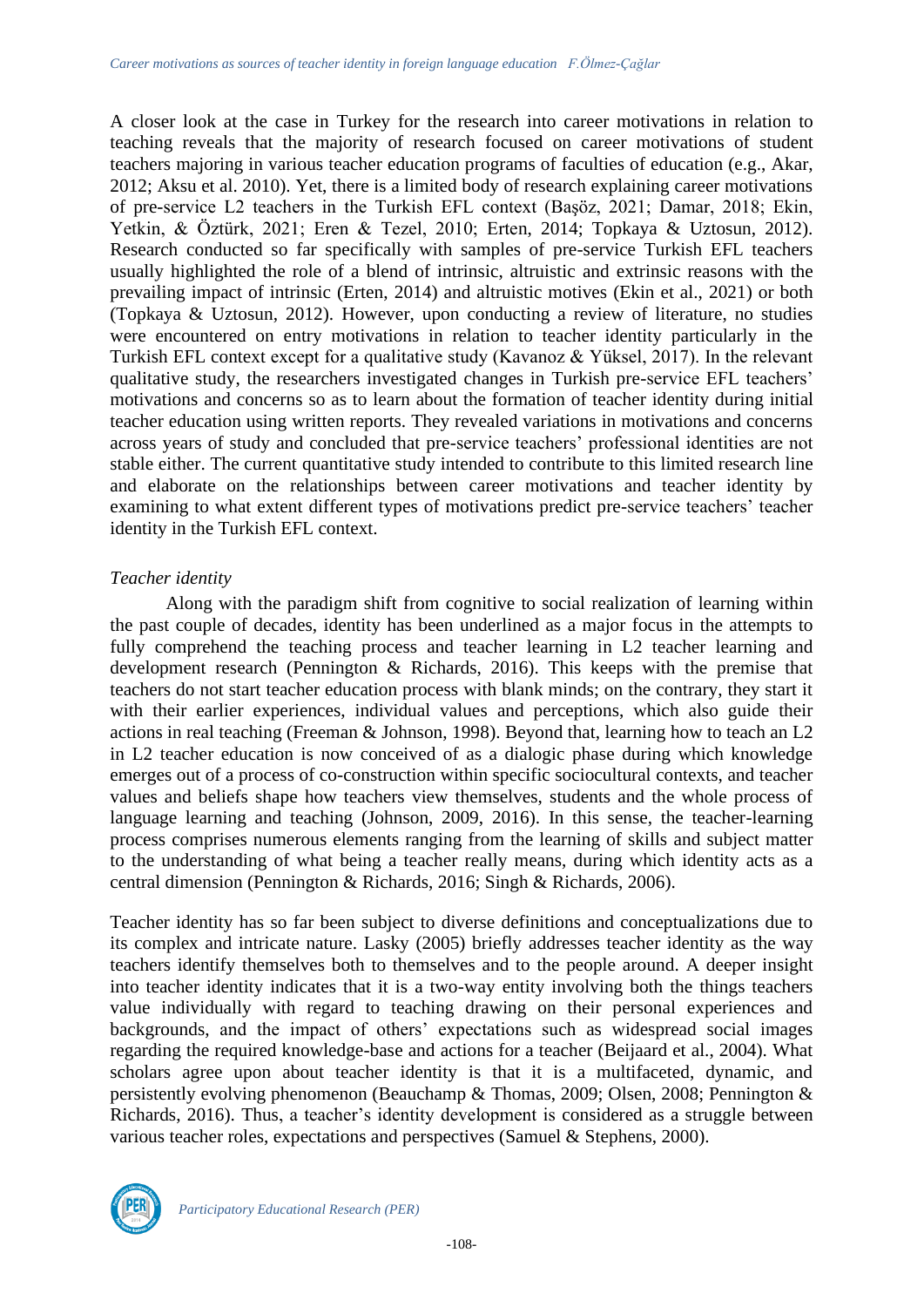While accounting for language teacher identity, Pennington and Richards (2016) underscore the joint functioning of personal, contextual and professional elements related to teaching. Regarding the language teacher identity, they conceptualize its foundational competences as "language-related identity, disciplinary identity, context-related identity, self-knowledge and awareness, and student-related identity (student knowledge and awareness)" and its advanced competences as "practiced and responsive teaching skills (knowledge into practice), theorizing from practice (practice into knowledge), and membership in communities of practice and profession" (p. 11). These dimensions vividly reveal how multifaceted language teacher identity is. In this sense, teacher education plays a key role during the formation and ongoing development of a teacher's professional identity (Beijaard et al., 2004). Teacher identity is continually shaped and reshaped during pre-service teacher education especially through student teaching and reflective teaching practice (Chen & Mensah, 2018; Nghia & Tai, 2017) and keeps developing during actual teaching career as well (Hong, Greene, & Lowery, 2017; Kaya & Dikilitaş, 2019). Thus, both teacher education and teaching experience have a critical role in the development of teacher identity.

Both due to its important role in language teacher education and its underlying complexities, language teacher identity has been getting L2 researchers' attention incrementally (for a research timeline, see Kayi-Aydar, 2019). For instance, research conducted so far brought insights into the L2 teacher identity development (e.g., Karimi & Mofidi, 2019; Trent, 2016) and accounted for the characteristics of L2 teacher identity (e.g., Pavlenko, 2003). Teacher identity research in mainstream education elaborated on the relationship of teacher identity with various factors such as agency, commitment to work, job satisfaction, sense of selfefficacy, motivation and possible selves (e.g., Canrinus, Helms-Lorenz, Beijaard, Buitink, & Hofman, 2012; Cobb, Harlow, & Clark, 2018; Erdem, 2020; Marschall, 2021). Research in the Turkish EFL context investigated the perceived L2 teacher identities of pre-service (Babanoğlu & Ağçam, 2019) and in-service EFL teachers (Keskin & Zaimoğlu, 2021; Ölmez, 2016), revealed their incongruities with in-service training programs (Güngör, 2017) and explored the intricacies in L2 teacher identity development process (Kaya & Dikilitaş, 2019; Tokoz Goktepe & Kunt, 2021). In an attempt to contribute to this research line, the present study drew on the robustness of a well-structured motivation theory, expectancy-value theory, in offering broader insights into the intricate characteristics of teacher identity and motivation with their correlates (Richardson & Watt, 2018) and focused on the interplay of L2 teacher identity and career motivations using the FIT-Choice framework.

### *Aims of the study*

Based on the relevant conceptual framework and review of literature, the current study aimed to determine Turkish pre-service EFL teachers' career motivations and teacher identities, and to reveal to what extent career motivations predict their teacher identities. Accordingly, the study sought to answer the following research questions:

- (1) What are the Turkish pre-service EFL teachers' major career motivations?
- (2) What are the perceived levels of pre-service EFL teachers' teacher identities?
- (3) Are there significant differences among perceived levels of teacher identities based on grade level?
- (4) How well do the pre-service EFL teachers' career motivations predict their teacher identities?

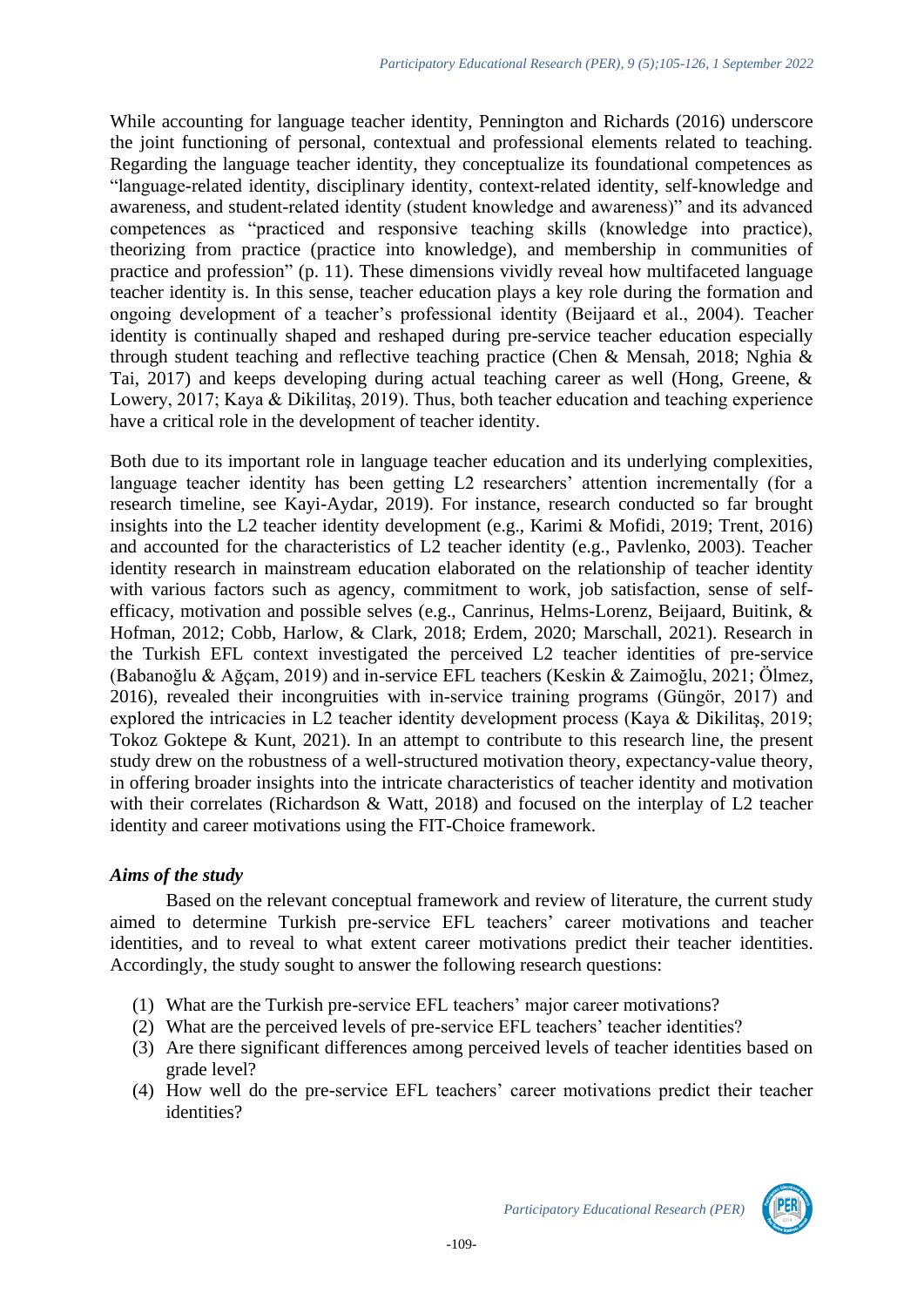# **Method**

### *Research design*

With a focus on the associations between career motivations and teacher identity, the current study employed a correlational research design. As the ultimate purpose was to explain how well the career motivations predict teacher identity, a predictive correlational design was adopted. In correlational research, prediction studies test the predictive role of a predictor variable on a criterion variable, and using multiple regression technique allows researchers to reveal the association between a criterion variable and two or more predictor variables (Fraenkel, Wallen, & Hyun, 2012). In the same vein, the current study sought to investigate the predictive role of career motivations (i.e., predictor variables) on teacher identity (i.e., criterion variable).

# *Setting and participants*

A cohort of 271 Turkish pre-service EFL teachers took part in the current study. They were included in the study using convenience sampling. Of the participants, 168 were female and 103 were male, corresponding to 62% and 38% of the sample respectively. Their ages ranged between 17 and 34 ( $M = 21.01$ ;  $SD = 2.93$ ). At the time of the study, they were enrolled in the ELT department of a state university in Turkey, which ranked among the top twenty five universities in Turkey according to the latest University Ranking by Academic Performance (URAP) report. The grade level distributions were as follows: freshmen ( $n = 70$ ; 25.8%), sophomores (n = 76; 28%), juniors (n = 67; 24.7%) and seniors (n = 58; 21.4%). The sample size was enough for running standard multiple regression based on a well-established rule of thumb; simply  $N \ge 50 + 8m$ , in which m stands for the quantity of independent variables (Tabachnick & Fidell, 2013). With 12 independent variables, at least 146 participants were necessary and the sample size of current study was therefore deemed sufficient.

# *Instruments*

Career motivations: Participants' reasons for choosing teaching were gauged using the first part of the FIT-Choice instrument (Watt & Richardson, 2007). The original FIT-Choice scale involves 12 motivation and 6 perception factors. Only the items under the motivation factors were used for the current research. The adapted scale in Turkish (Kılınç, Watt, & Richardson, 2012) was specifically employed for this research context. The scale required participants to indicate their career motivations with an initial statement at the top of the instrument: "I chose to become a teacher because …". The initial section of the Turkish FIT-Choice scale concerning career motives about teaching involved a total of 30 items under 12 factors. The scale made use of a 7-point Likert scale ranging between "not at all important" and "extremely important". A confirmatory factor analysis (CFA) was computed for the construct validity of the scale with the current sample. An inspection of the results with fit indices based on the well-established thresholds (Brown, 2006; Hu & Bentler, 1999; Kline, 2011; Schermelleh-Engel & Moosbrugger, 2003) indicated a good fit of the data ( $\chi^2/df$  = 2.67, NNFI = .95, CFI = .96, SRMR = .067, RMSEA = .079). Following this, reliability estimates were calculated to see the internal consistency reliability of all subscales. Reliability estimates of the twelve motivation factors are given in Table 1.

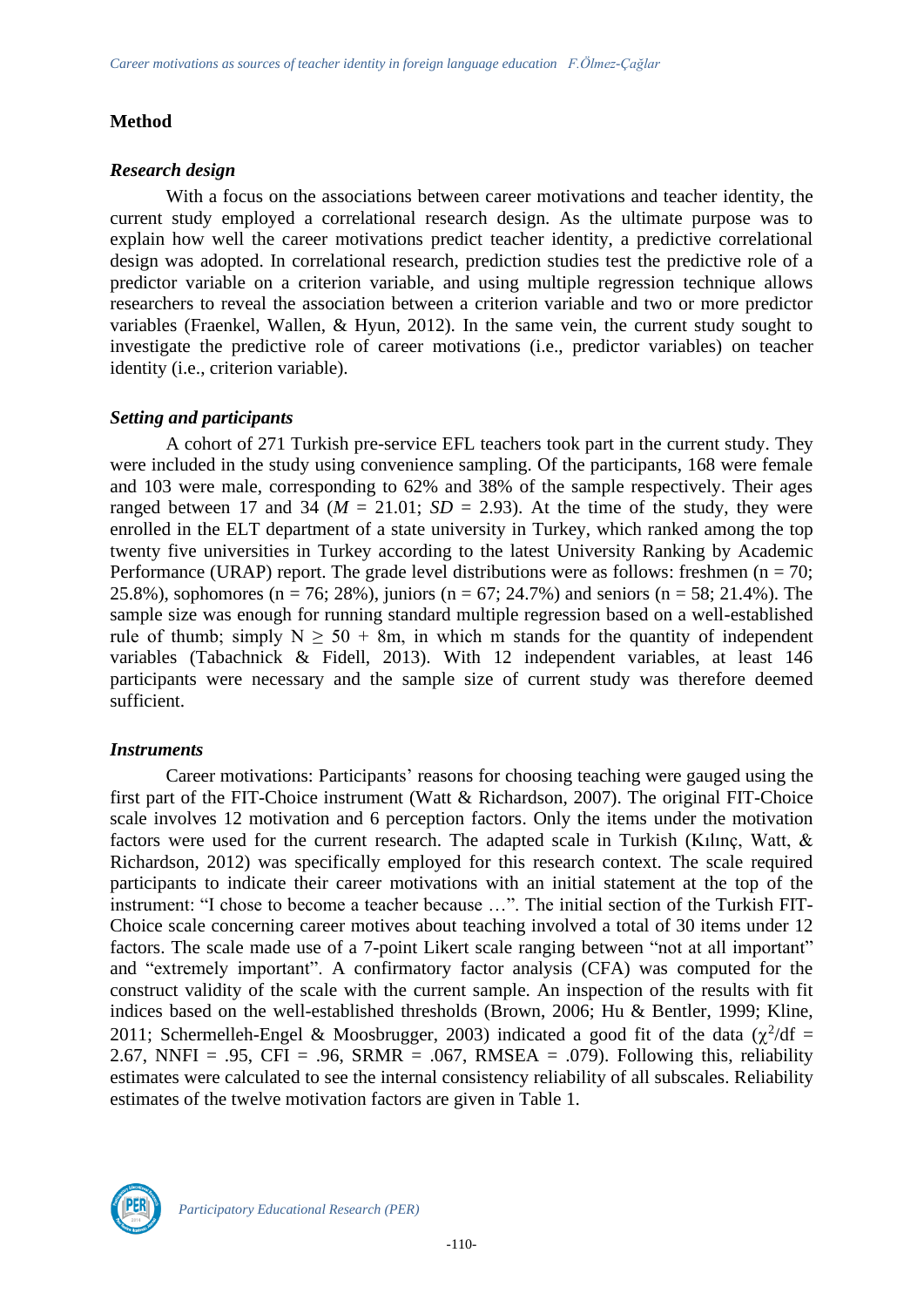|                                         | Cronbach Alpha |               |  |  |  |
|-----------------------------------------|----------------|---------------|--|--|--|
| Subscale                                | Kilinc et al.  | Current Study |  |  |  |
| Ability                                 | .78            | .77           |  |  |  |
| Intrinsic career value                  | .87            | .88           |  |  |  |
| Fallback career                         | .57            | .71           |  |  |  |
| Job security                            | .81            | .83           |  |  |  |
| Time for family                         | .80            | .83           |  |  |  |
| Job transferability                     | .79            | .82           |  |  |  |
| Shape future of children/adolescents    | .76            | .88           |  |  |  |
| Enhance social equity                   | .78            | .89           |  |  |  |
| Make social contribution                | .75            | .74           |  |  |  |
| Work with children/adolescents          | .93            | .95           |  |  |  |
| Prior teaching and learning experiences | .91            | .91           |  |  |  |
| Social influences                       | .77            | .79           |  |  |  |

| Table 1. Reliability estimates for career motivations |  |  |
|-------------------------------------------------------|--|--|
|-------------------------------------------------------|--|--|

A closer look at the table indicates that except for fallback career, the alpha values of all twelve factors were found to be above .70 in Kılınç et al.'s (2012) research. This meant that alpha values of all these subscales conformed to the cut-off value .70 and above (Hair, Black, Babin, & Anderson, 2014). In the current research, internal consistency reliability estimates similarly reflected acceptable alpha values for all the subscales including fallback career. Most of these factors indicated high or very high reliability based on alpha values above .80 or .90 respectively (Cohen, Manion, & Morrison, 2007).

*Teacher identity:* Participant pre-service teachers' teacher identities were investigated using the Early Teacher identity Measure (ETIM) developed by Friesen and Besley (2013). The ETIM involved a total of 17 items and employed a 5-point Likert scale ranging between "strongly disagree" and "strongly agree". Turkish version of the scale (Arpacı & Bardakçı, 2015) was used for the current research context to assess participants' opinions on the early construction of their teacher identities. The original instrument in Friesen and Besley's (2013) study developed as a three-factor scale was found to better reflect a single-factor solution in the same research. Similarly, the Turkish version of the scale (Arpacı & Bardakçı, 2015) appeared to better represent a single-factor structure. The construct validity of the scale was checked with the current sample using a CFA. An evaluation of the results with the thresholds in the literature (Brown, 2006; Hu & Bentler, 1999; Kline, 2011; Schermelleh-Engel & Moosbrugger, 2003) implied an acceptable fit ( $\chi^2$ /df = 3.86, NNFI = .96, CFI = .97, SRMR = .061, RMSEA = .084). Upon checking the construct validity, a reliability analysis was computed. The internal consistency reliability of the original scale (Friesen & Besley, 2013;  $\alpha$ ) = .87) and the adapted scale (Arpacı & Bardakçı, 2015;  $\alpha$  = .91) were corroborated in the current study ( $\alpha$  = .93), indicating very high reliability (Cohen et al., 2007).

### *Data collection and analysis*

Data were gathered by the researcher during the fall semester of 2019–2020 academic year. Data collection tools were administered during the regular class hours of the participants. A survey form involving a demographic information section and the two scales were administered to the participants. Completing the survey form took about 15 minutes. Data were then entered to IBM SPSS 21 and analysed statistically. Descriptive and inferential statistics were used to analyse the data. Data analyses started with data screening, missing value analysis and outlier check. In addition, all the underlying assumptions relating to sample size, absence of multicollinearity and singularity; outliers, linearity, normality of data distribution, homoscedasticity and independence of residuals were all satisfied for running

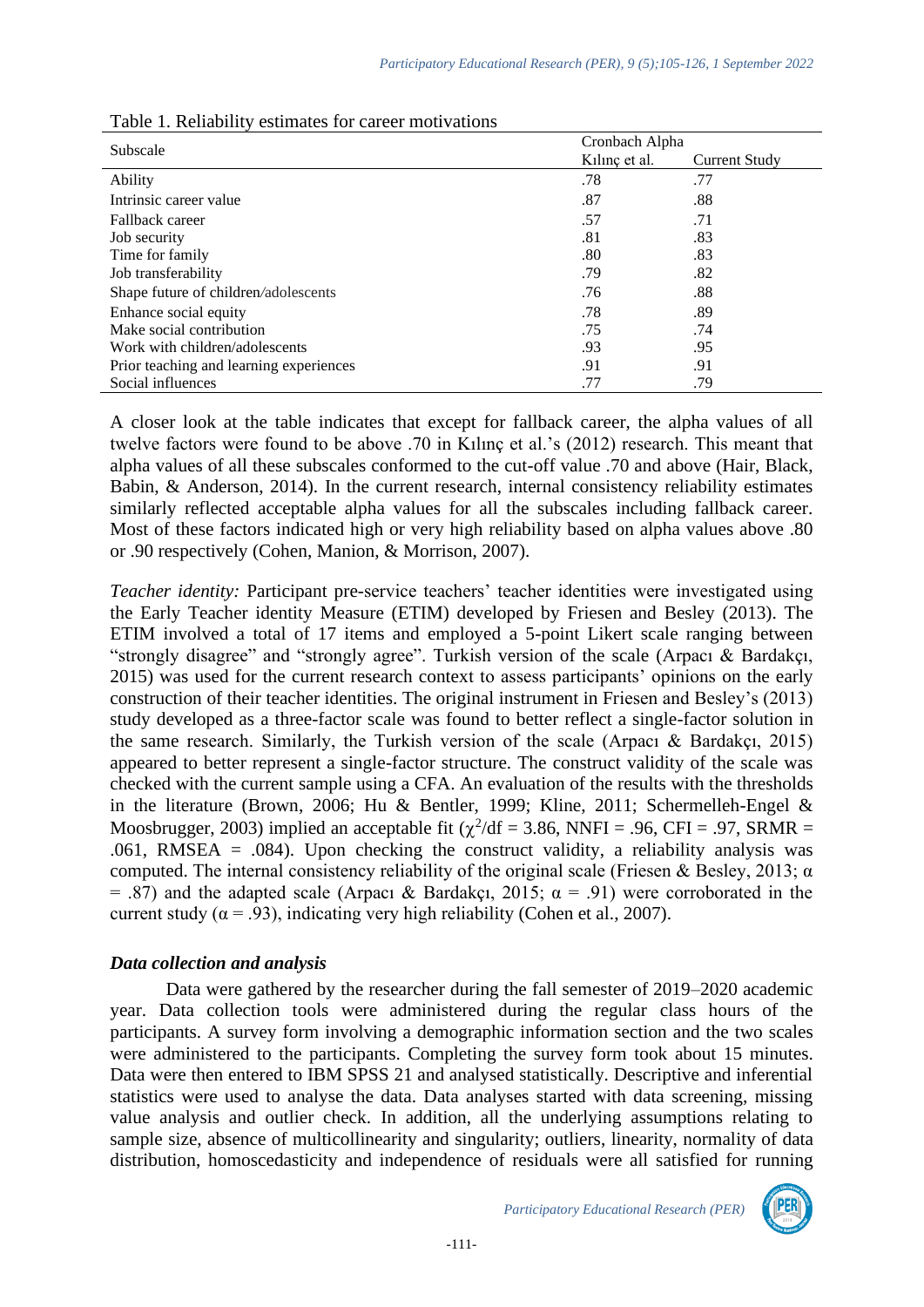standard multiple regression analysis. The distribution of data was checked to see whether there is normal distribution. The values of skewness and kurtosis corresponding to the total score of early teacher identity measure and the twelve motivation subscales under the FITchoice scale were respectively computed as follows: early teacher identity (-.333; -.462); ability (-.799; .125), intrinsic career value (-.376; -1.044), fallback career (.565; -.825), job security (-.591; -.540), time for family (-.242; -.827), job transferability (-1.149; .536), shape future of children/adolescents (-1.753; 1.875), enhance social equity (-.993; .189), make social contribution (-1.411; 1.579), work with children/adolescents (-.480; -.999), prior teaching and learning experiences (-.924; -.457), and social influences (.437; -.883). As seen, all the aforementioned skewness and kurtosis values were between  $\pm 2.0$ , which indicated acceptable values for normal distribution (George  $\&$  Mallery, 2016). Almost all these values also complied with the threshold  $\pm 1.5$  for normal distribution (Tabachnick & Fidell, 2013). As aforementioned, the sample size complied with the minimum sample size requirement for multiple regression (Tabachnick & Fidell, 2013). Data were evaluated in terms of multivariate outliers by means of Mahalanobis distance. The critical chi-square value 32.910 for 12 degrees of freedom using an alpha level of .001 (Tabachnick & Fidell, 2013) was slightly exceeded by five cases in the dataset. However, due to the fact that 5 percent of outliers commonly appear in a dataset (Pallant, 2011), these cases were retained after a detailed look at the Cook's distance as well. In an inspection of Cook's distance, values greater than 1 potentially signal problems related to outliers (Tabachnick & Fidell, 2013). The maximum value in the current dataset was .075, implying no problem. To evaluate the data in terms of multicollinearity, tolerance and variance inflation factor (VIF) values were inspected. While tolerance values ranged between .232 and .817, VIF values ranged between 1.224 and 4.316. As tolerance values higher than .10 and VIF values lower than 10 are acceptable values and imply nonexistence of multicollinearity (Pallant, 2011), the data in the current study satisfied this assumption as well. An evaluation of the plots did not reveal any nonlinearity. There was no problem related to singularity since none of the variables were perfectly or very highly correlated (see Table 5). Cohen's (1992) guidelines for cut-off values were taken as a basis while interpreting correlation coefficients: weak (between -.3 and +.3); moderate (between -.5 and -.3; between .3 and .5); strong (between -.9 and -.5; between .5 and .9); very strong (between -1.0 and -.9; between .9 and 1.0). Descriptive statistics were computed for the first two research questions while the third and fourth were answered by running a one-way analysis of variance (ANOVA) and a standard multiple regression respectively.

# **Results**

### *Motivational profiles of Turkish pre-service EFL teachers*

The study initially sought to reveal Turkish pre-service EFL teachers' motivations for choosing teaching as a career. Therefore, means and standard deviations were computed out of seven for the participants' career motivations. Table 2 provides the findings.

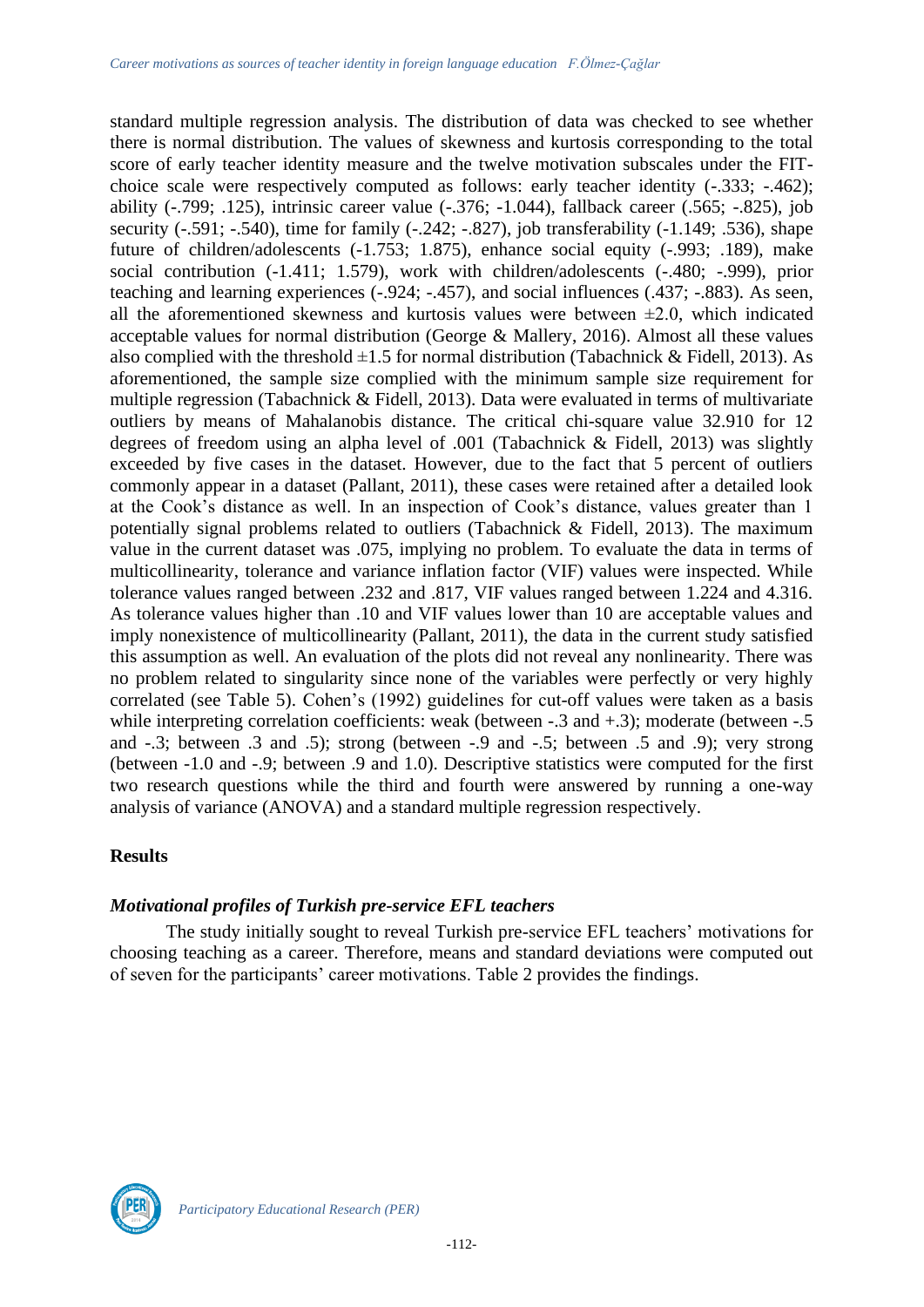| Career motivations                      | Mean | <b>SD</b> |
|-----------------------------------------|------|-----------|
| Shape future of children/adolescents    | 5.96 | 1.44      |
| Make social contribution                | 5.65 | 1.50      |
| Job transferability                     | 5.48 | 1.67      |
| Enhance social equity                   | 5.36 | 1.66      |
| Prior teaching and learning experiences | 5.27 | 2.01      |
| Ability                                 | 4.96 | 1.52      |
| Job security                            | 4.78 | 1.80      |
| Work with children/adolescents          | 4.65 | 1.97      |
| Intrinsic career value                  | 4.60 | 1.85      |
| Time for family                         | 4.34 | 1.72      |
| Social influences                       | 3.25 | 1.82      |
| Fallback career                         | 2.92 | 1.74      |

Table 2. Descriptive statistics for career motivations

As shown in the table, the participant Turkish pre-service EFL teachers' two highest rated career motivations appeared to be both altruistic-type social utility values: shape future of children/adolescents ( $M = 5.96$ ;  $SD = 1.44$ ) and make social contribution ( $M = 5.65$ ;  $SD =$ 1.50). The third highest rated motivation was job transferability ( $M = 5.48$ ;  $SD = 1.67$ ), a component of personal utility values, while the fourth appeared to be another component of social utility values; enhance social equity ( $M = 5.36$ ;  $SD = 1.66$ ). These were followed by prior teaching and learning experiences  $(M = 5.27; SD = 2.01)$ , ability  $(M = 4.96; SD = 1.52)$ , job security ( $M = 4.78$ ;  $SD = 1.80$ ), work with children/adolescents ( $M = 4.65$ ;  $SD = 1.97$ ), intrinsic career value ( $M = 4.60$ ;  $SD = 1.85$ ) and time for family ( $M = 4.34$ ;  $SD = 1.72$ ) respectively. Mean values relating to all these motivations appeared to be greater than the scale midpoint. Lastly, the two lowest rated career motivations were social influences ( $M =$ 3.25; *SD* = 1.82) and fallback career ( $M = 2.92$ ; *SD* = 1.74).

#### *Perceived levels of teacher identity*

The study secondly sought to unearth perceived levels of Turkish pre-service EFL teachers' teacher identities. Descriptive statistics were computed out of five for the whole group and for each grade level. The results can be seen in Table 3.

| <b>Teacher Identity</b> | n   | Mean | SD  |  |
|-------------------------|-----|------|-----|--|
| Freshmen                | 70  | 3.45 | .70 |  |
| <b>Sophomores</b>       | 76  | 3.66 | .76 |  |
| Juniors                 | 67  | 3.74 | .78 |  |
| <b>Seniors</b>          | 58  | 3.85 | .75 |  |
| All undergraduates      | 271 | 3.67 | .76 |  |

Table 3. Descriptive statistics for teacher identity

As demonstrated in the table above, the average level of teacher identity for the whole group of undergraduates ( $M = 3.67$ ;  $SD = .76$ ) appeared to be moderately high with a mean score close to 4 on a 5-point scale. An inspection of mean scores with a focus on grade levels showed that the lowest level of teacher identity belonged to the freshmen ( $M = 3.45$ ;  $SD =$ .70), but it was above the scale midpoint. Teacher identities of sophomores ( $M = 3.66$ ;  $SD =$ .76) and juniors ( $M = 3.74$ ;  $SD = .78$ ) came next. The seniors appeared to have the highest levels of teacher identities ( $M = 3.85$ ;  $SD = .75$ ). Therefore, the levels of teacher identities reflected a gradual and incremental increase during the pre-service teacher education as visualised with the means plot in Figure 1.

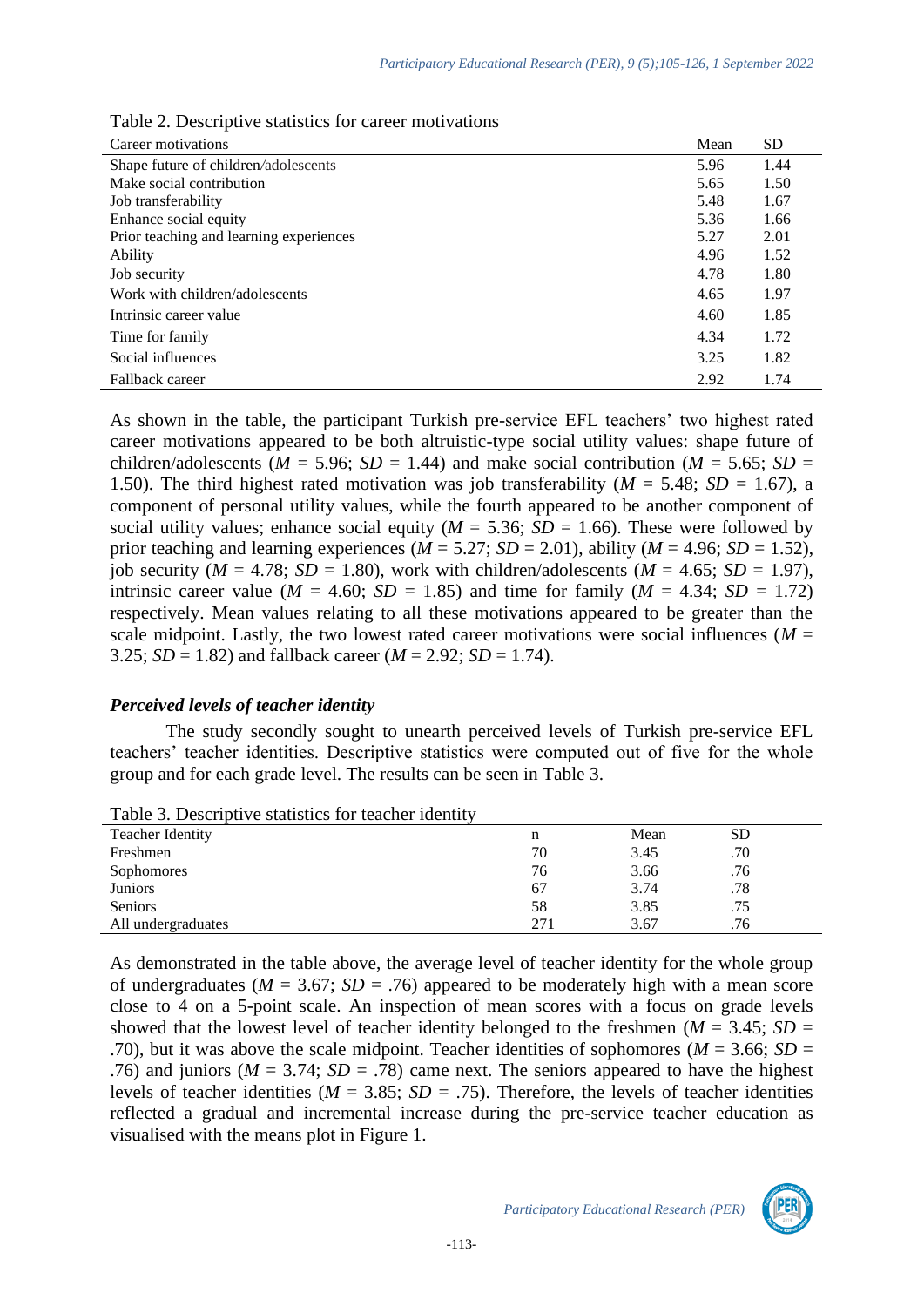

Figure 1. Means plot of teacher identities for the four grade levels

# *A comparison of teacher identity levels based on grade level*

Upon seeing the incremental increase in the perceived levels of teacher identities, an ANOVA was run to gain deeper insights into the differences in the levels of teacher identities based on grade level. The results are shown in Table 4.

| Source of variation | Sum       | of | df  | Mean    | F     | Sig. | Direction of differences |           |  |
|---------------------|-----------|----|-----|---------|-------|------|--------------------------|-----------|--|
|                     | squares   |    |     | square  |       |      |                          |           |  |
| Between groups      | 1803.951  |    |     | 601.317 | 3.748 | .012 | Sen.>Jun.                | $p = .87$ |  |
| Within groups       | 42836.241 |    | 267 | 160.435 |       |      | Sen.>Soph.               | $p = .46$ |  |
| Total               | 44640.192 |    | 270 |         |       |      | Sen.>Fres.               | $p = .01$ |  |
|                     |           |    |     |         |       |      | Jun. > Soph.             | $p = .89$ |  |
|                     |           |    |     |         |       |      | Jun.>Fres.               | $p = .07$ |  |
|                     |           |    |     |         |       |      | $Sop.$ Fres.             | $p = .26$ |  |
|                     |           |    |     |         |       |      |                          |           |  |

Table 4. Differences in levels of teacher identity based on grade level

As seen in the table, the results of ANOVA revealed a significant group difference in teacher identity levels of the four grade levels,  $F(3, 267) = 3.748$ ,  $p < .05$ , implying a small effect size ( $\eta^2 = 0.04$ ). Post-hoc comparisons with Tukey test demonstrated that among these groups, only the seniors' perceived level of teacher identity ( $M = 65.34$ ,  $SD = 12.71$ ) was higher than that of freshmen ( $M = 58.24$ ,  $SD = 11.76$ ) at a statistically significant level ( $p < .05$ ). Although group differences were observed for teacher identity levels of the other groups including that of sophomores ( $M = 62.09$ ,  $SD = 12.94$ ) and juniors ( $M = 63.61$ ,  $SD = 13.22$ ), none of the remaining group differences were able to reach statistical significance  $(p > .05)$ .

# *The role of career motivations in accounting for teacher identity*

A final concern was to identify how well career motivations predicted the levels of teacher identity. A standard multiple regression analysis was run by entering teacher identity as dependent variable and the twelve career motivations as the independent variables. Table 5 demonstrates the correlations between these variables.

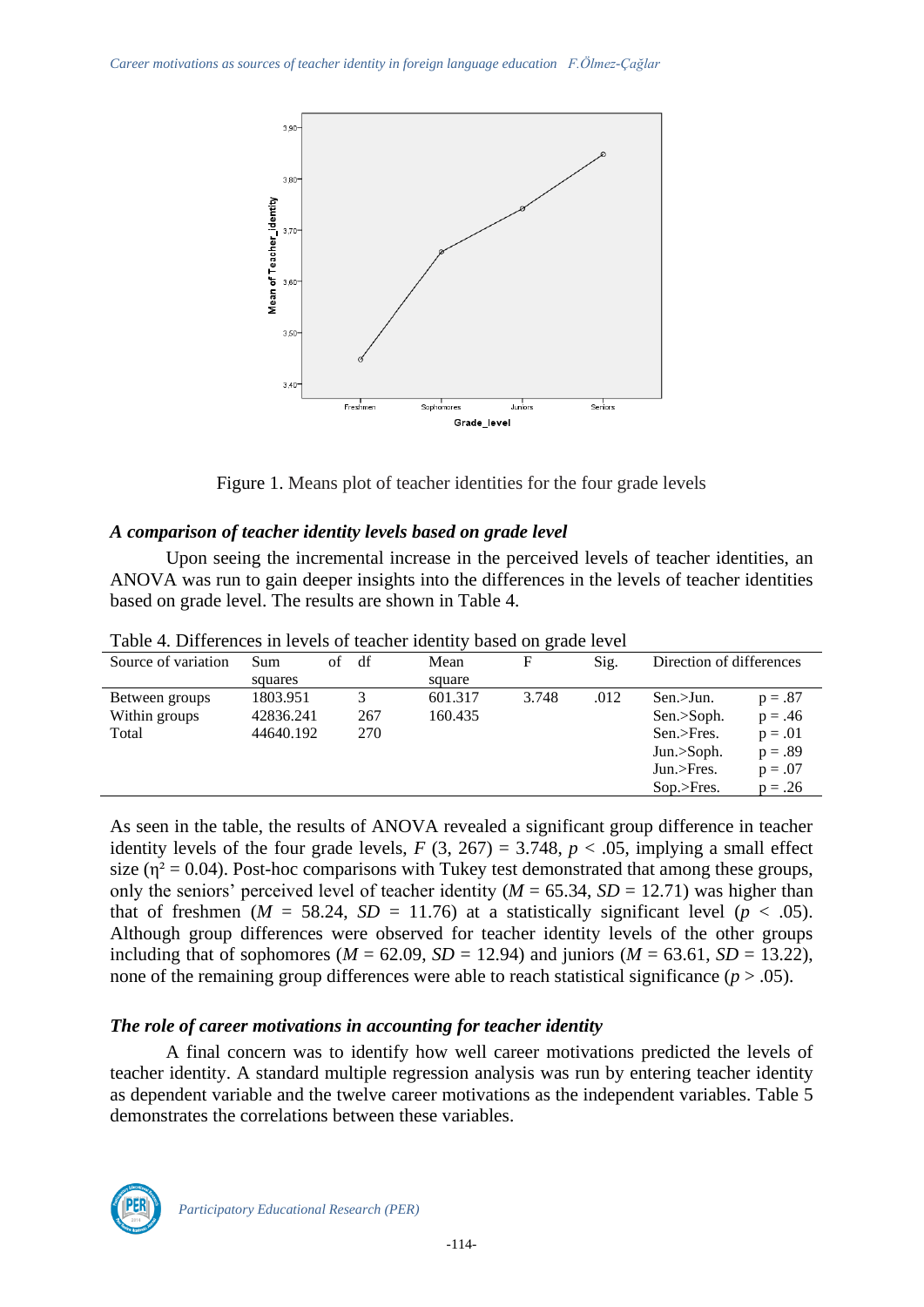| I dole 5. Correlations between the career motivations and teacher fuentity<br>Variables |          | $\overline{2}$ | 3        | 4        | 5       | 6       | $\tau$       | 8       | 9       | 10           | 11           | 12           | 13 |
|-----------------------------------------------------------------------------------------|----------|----------------|----------|----------|---------|---------|--------------|---------|---------|--------------|--------------|--------------|----|
| 1. Teacher identity                                                                     | 1        |                |          |          |         |         |              |         |         |              |              |              |    |
| 2. Ability                                                                              | $.69**$  | $\mathbf{1}$   |          |          |         |         |              |         |         |              |              |              |    |
| 3. Intrinsic career value                                                               | $.77**$  | $.68**$        | $\,1\,$  |          |         |         |              |         |         |              |              |              |    |
| 4. Fallback career                                                                      | $-.60**$ | $-.42**$       | $-.68**$ | 1        |         |         |              |         |         |              |              |              |    |
| 5. Job security                                                                         | .10      | $.19**$        | .10      | .04      | 1       |         |              |         |         |              |              |              |    |
| 6. Time for family                                                                      | $-.13*$  | .07            | $-.09$   | $.25**$  | $.57**$ | 1       |              |         |         |              |              |              |    |
| 7. Job transferability                                                                  | .05      | $.18**$        | .09      | $.10$    | $.23**$ | $.29**$ | $\mathbf{1}$ |         |         |              |              |              |    |
| Shape<br>future of<br>8.<br>children/adolescents                                        | $.53**$  | $.46**$        | $.47**$  | $-.33**$ | $.25**$ | $.15*$  | $.26**$      | 1       |         |              |              |              |    |
| 9. Enhance social equity                                                                | $.55**$  | $.41**$        | $.53**$  | $-.31**$ | $.23**$ | $.10\,$ | $.20**$      | $.70**$ |         |              |              |              |    |
| Make<br>10.<br>social<br>contribution                                                   | $.53**$  | $.52**$        | $.54**$  | $-.32**$ | $.30**$ | $.14*$  | $.22**$      | $.69**$ | $.63**$ | $\mathbf{1}$ |              |              |    |
| Work<br>with<br>11.<br>children/adolescents                                             | $.71**$  | $.53**$        | $.76**$  | $-.52**$ | $.20**$ | .012    | .04          | $.52**$ | $.59**$ | $.55**$      | $\mathbf{1}$ |              |    |
| 12. Prior teaching and<br>learning experiences                                          | $.27**$  | $.27**$        | $.29**$  | $-.16**$ | $.18**$ | $.16**$ | $.12*$       | $.35**$ | $.43**$ | $.37**$      | $.29**$      | $\mathbf{1}$ |    |
| 13. Social influences                                                                   | $.17**$  | $.24**$        | $.15*$   | $.12*$   | $.27*$  | $.24**$ | .11          | $.17**$ | $.23**$ | $.27**$      | $.22**$      | $.24**$      |    |

Table 5. Correlations between the career motivations and teacher identity

\*\*Significant at *p* < .01

\* Significant at *p* < .05

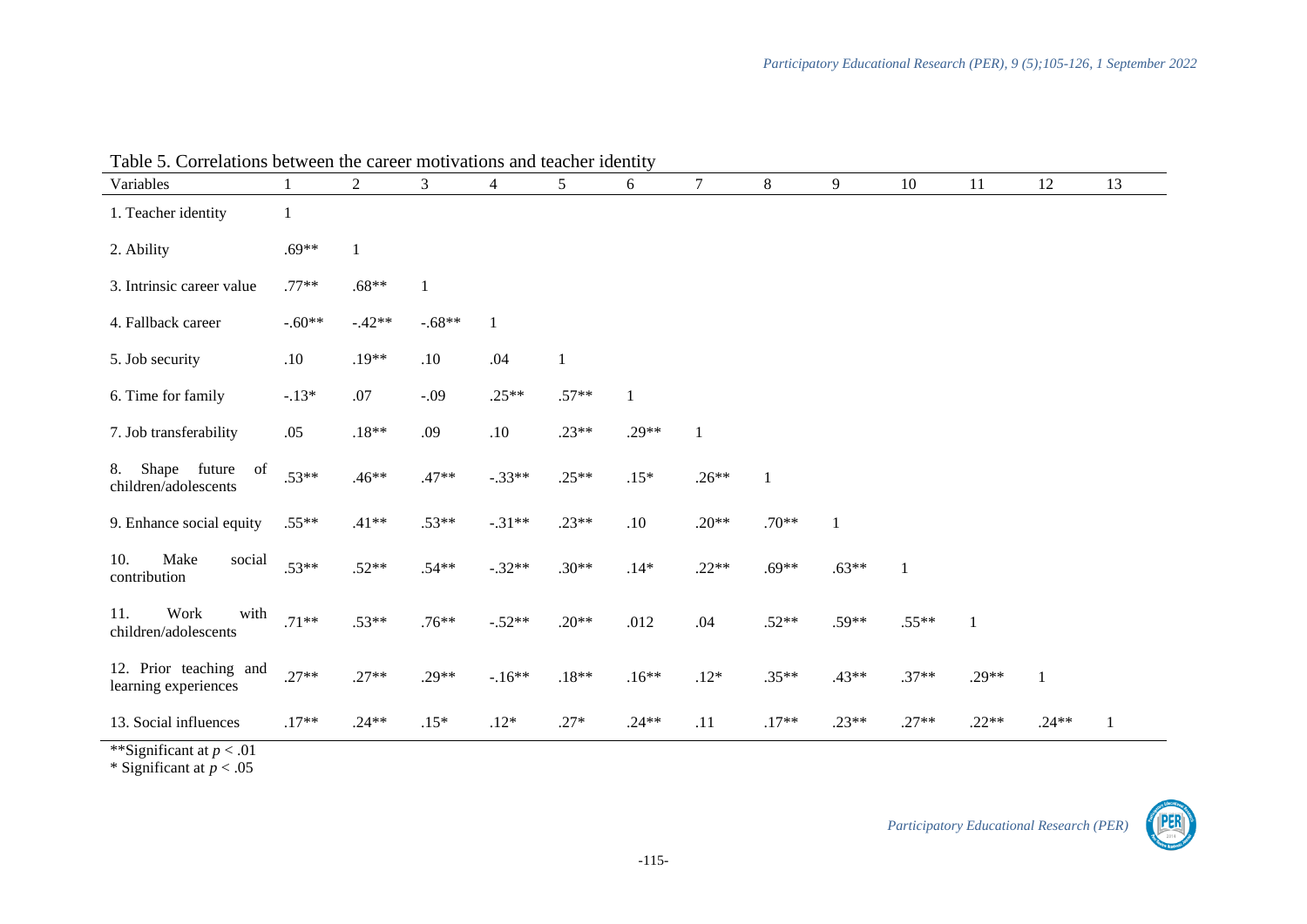As shown, Pearson correlation coefficients indicated that all types of career motivations except for *job security* and *job transferability* correlated significantly with teacher identity. An inspection of correlation coefficients revealed that *intrinsic career value* appeared to have the strongest positive correlation with teacher identity ( $r = .77$ ,  $p <$ .01). The second and third strongest positive correlations were with *work with children/adolescents* and *ability* respectively ( $r = .71$ ,  $p < .01$  and  $r = .69$ ,  $p < .01$ , respectively). *Fallback career* came next with a strong negative correlation with teacher identity  $(r = -.60, p < .01)$ . These were followed by three components of social utility values (i.e., *enhance social equity*, *shape future of children/adolescents, make social contribution*) which also had strong positive correlations with teacher identity ( $r = .55$ ,  $p < .01$ ;  $r = .53$ ,  $p < .01$  and  $r = .53$ ,  $p < .01$ , respectively). Following these, *prior teaching and learning experiences* and *social influences* appeared to show weak positive correlations with teacher identity ( $r = .27$ ,  $p < .01$  and  $r = .17$ ,  $p < .01$ , respectively). In addition, *time for family* also indicated a weak negative correlation (*r* = -.13, *p* < .05). Lastly, teacher identity was found to correlate positively and weakly with *job security* and *job transferability*; however, these correlations were not able to reach statistical significance ( $r = .10$ ,  $p > .05$  and  $r = .05$ ,  $p > .05$ , respectively). Following the correlations, the predicting effects of these career motivations on teacher identity are provided in Table 6.

| acio oi i regiono oi teaenei igentit    |         |         |          |      |
|-----------------------------------------|---------|---------|----------|------|
| Variables                               | B       |         | t        | Sig. |
| Ability                                 | 1.278   | .305    | 6.433    | .000 |
| Intrinsic career value                  | .515    | .223    | 3.263    | .001 |
| Fallback career                         | $-.324$ | $-.131$ | $-2.677$ | .008 |
| Job security                            | .083    | .023    | .549     | .583 |
| Time for family                         | $-.334$ | $-.135$ | $-3.142$ | .002 |
| Job transferability                     | $-.107$ | $-.028$ | $-.768$  | .443 |
| Shape future of children/adolescents    | .400    | .091    | 1.710    | .088 |
| Enhance social equity                   | .266    | .104    | 1.982    | .049 |
| Make social contribution                | $-.078$ | $-.019$ | $-.364$  | .716 |
| Work with children/adolescents          | .445    | .204    | 3.695    | .000 |
| Prior teaching and learning experiences | $-.046$ | $-.014$ | $-.386$  | .699 |
| Social influences                       | .070    | .030    | .791     | .429 |

Table 6. Predictors of teacher identity

The multiple regression results indicated that the full model in which five of the career motivations were significant predictors was able to explain 72% of the total variance in teacher identity  $(F = 55.76, p < .01)$ . As seen in Table 6, among these predictors, *ability* made the strongest unique contribution to accounting for teacher identity ( $\beta$  = .305, *t* = 6.443,  $p < .01$ ). Then, the second strongest predictor of teacher identity appeared to be *intrinsic career value* ( $\beta$  = .223,  $t$  = 3.263,  $p$  < .01). The third strongest predictor was *work with children/adolescents* ( $\beta$  = .204,  $t$  = 3.695,  $p$  < .01). Following these positive predictors, *time for family* ( $\beta$  = -.135, *t* = -3.142, *p* < .01) and *fallback career* ( $\beta$  = -.131,  $t = -2.677$ ,  $p < .01$ ) appeared to be the two significant negative predictors of teacher identity. The predicting effects of the rest of the career motivations were nonsignificant.

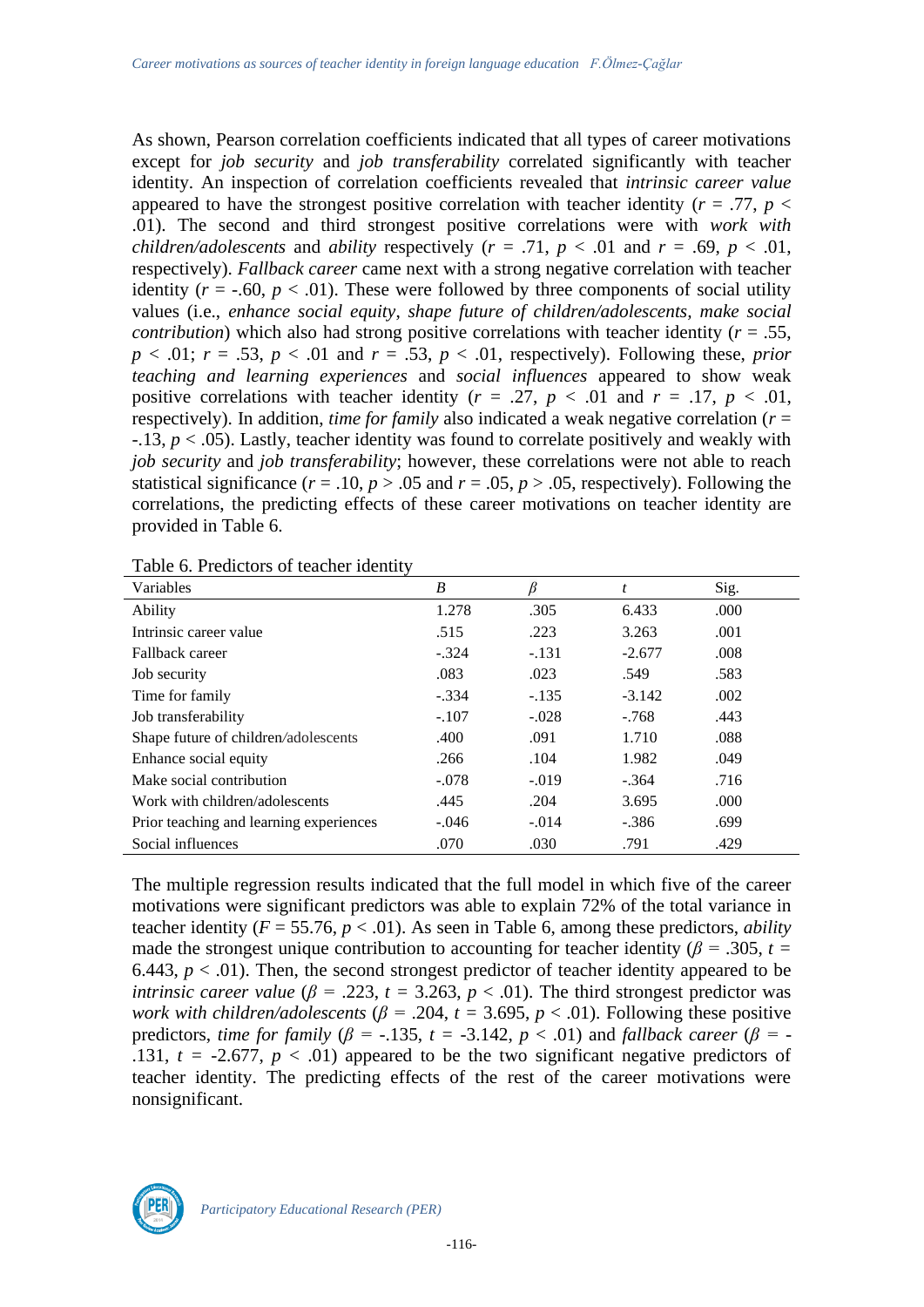#### **Discussion**

Teachers play an exceptionally important role within societies as they take a crucial part in the construction of intellectual and knowledgeable citizens (Richardson & Watt, 2006). The critical role of the teaching profession for the whole societies makes it an attractive job choice for many people. However, altruistic reasons like the desire to contributing to the society is not the only cause of choosing teaching; on the contrary, various reasons are asserted for choosing teaching as a career in diverse ways, combinations and rankings (Watt et al., 2012). In the Turkish EFL context of the current study, the participant pre-service teachers' major motivations for teaching appeared to be two altruistic-type social utility values (i.e., shape future of children/adolescents and make social contribution), and a type of personal utility value (i.e., job transferability). The fourth highest rated motive was to enhance social equity, again a component of social utility values.

The emergent dominance of altruistic-type social utility values among motivations for choosing teaching in the current study corroborated the results of previous research with Turkish pre-service EFL teachers in Turkey (Başöz, 2021; Damar, 2018; Ekin et al., 2021; Topkaya & Uztosun, 2012). Interestingly, job transferability was a more dominant motive for the current sample compared to earlier research demonstrating it in lower places in motivational rankings of Turkish pre-service teachers majoring in different departments of faculties of education (Kılınç et al., 2012). The job transferability motive that regards teaching as a job conducive to employment in other countries and traveling more (Watt & Richardson, 2007) might have been a reason for the participants' choice of majoring in an ELT department since teaching English as a global language is conducive to working almost everywhere in the world as long as the applicants prove having the required qualifications.

The ranking order of the rest of the career motives after the aforementioned four reasons were prior teaching and learning experiences, ability, job security, work with children/adolescents, intrinsic career value and time for family. All these motives were rated above the scale midpoint, which meant that they also played an important role in the participants' choice of the teaching profession. The least rated motives were social influences and fallback career. With this finding, the current study echoed the results of earlier research in Turkey (Topkaya & Uztosun, 2012). The low average score on fallback career showed that teaching was not a first-choice career for the current sample. Similarly, the low score on social influences indicated that they were not convinced to choose teaching under the influence of other people. In other words, most of the participants reported being personally determined for this profession and having a personal desire for being a teacher. These results were promising in that teachers' enthusiasm and motivation for teaching are inextricably associated with student motivation (Dörnyei & Kubanyiova, 2014; Dörnyei & Ryan, 2015). However, the results should be interpreted cautiously since entry motivations show just the initial perspectives of pre-service teachers and maintaining motivation for teaching is crucial.

When it comes to the results in relation to teacher identity levels, the current sample appeared to have a moderately high level of teacher identity. As expected, participant pre-service teachers' sense of teacher identity appeared to increase steadily from the first year to the fourth. This finding was congruent with previous research that evidenced instances of teacher identity development during the pre-service teacher education in general or the practicum period in particular (Chong & Low, 2009;

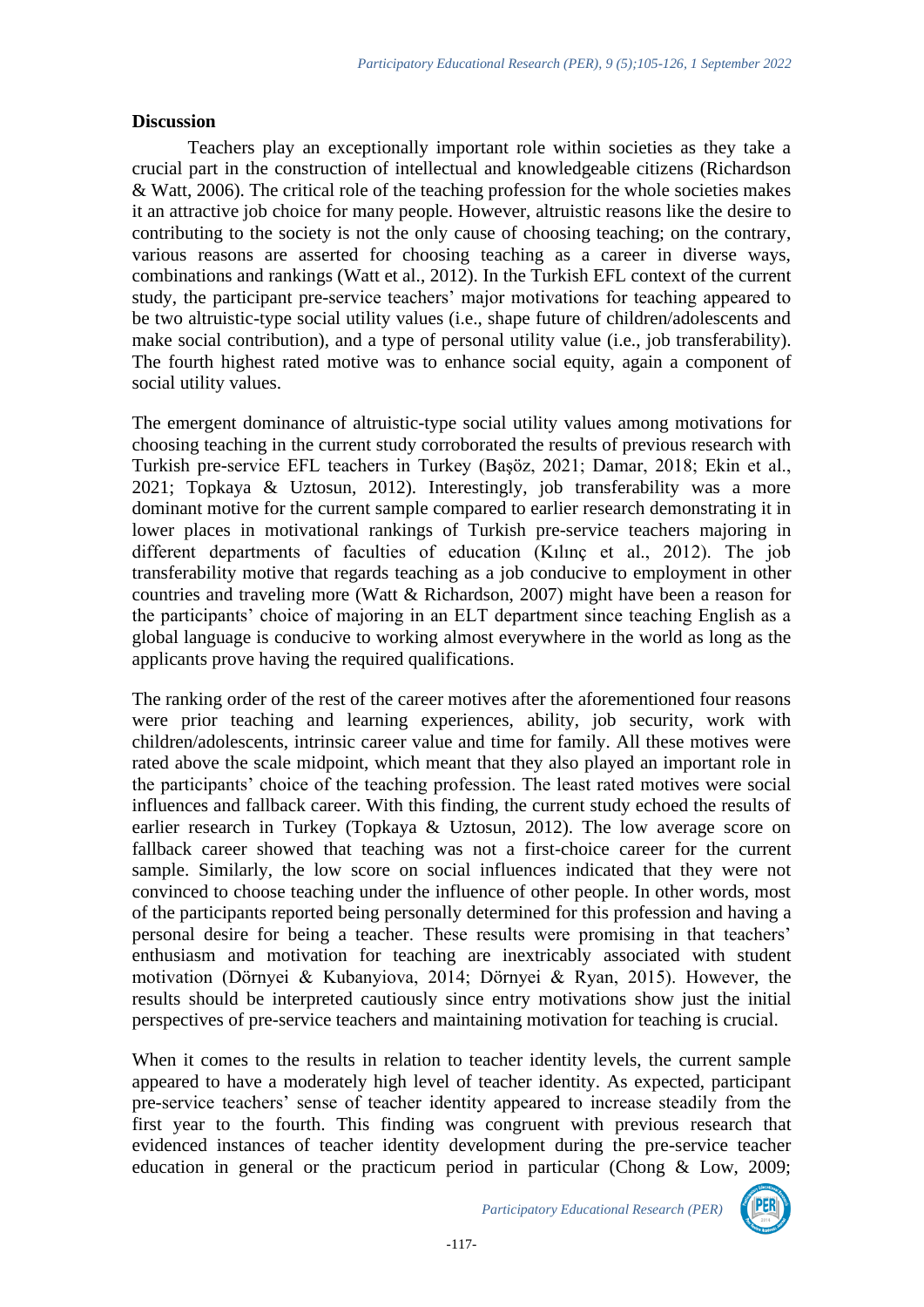Prabjandee, 2019). However, it is essential to interpret this result with the caveat that the trajectory of teacher identity development is prone to outside effects, experiences and challenges which largely stem from its dynamic and contextual nature (Morrison, 2013). In the current study, the comparison of teacher identity levels based on grade level yielded a significant difference between those of freshmen and seniors while the other group differences were nonsignificant. A possible explanation for this result of the current study is that the teaching practicum that holds an important place in the fourth year of EFL teacher education programs in Turkey is likely to have contributed substantially to the development of the participants' teacher identities. With this finding, the present study corroborated the results of previous educational research in Turkey which found significant differences between teacher identity levels based on grade level (Çelik & Kalkan, 2019; Eğmir & Çelik, 2019; Eğmir & Erdem, 2021). However, this result also ran counter to those of several other studies that did not find any significant difference in pre-service teachers' teacher identity levels based on grade level (Alkış Küçükaydın & Gökbulut, 2019; Alptekin Yolcu & Kıngır, 2021). The incongruent results in relation to grade level in previous research might stem from the differences between the research contexts, universities and departments, and the differences especially in the quality of teacher education in different universities as underlined by Erdem (2020). Pre-service teachers starting their initial teacher education have prior attitudes and beliefs about teaching that inform their emerging teacher identities, and their identities continue to be shaped and constructed during their pre-service education and when they start to work as teachers (Chong & Low, 2009). This is because teachers' identity formation is a constant and ongoing process (Buchanan, 2015; Flores & Day, 2006; Walkington, 2005). In this sense, one can conclude that the pre-service teachers' professional identities will keep developing and evolving when they graduate and start teaching, and throughout their teacher career.

Most importantly, correlations and multiple regression results indicated the interrelatedness of pre-service EFL teachers' career motivations and teacher identity levels. All career motives except for job security and job transferability showed significant correlations with teacher identity. Being two components of personal utility values, job security and job transferability reflected practical and extrinsic reasons for the choice teaching. Therefore, this finding was not so surprising. The multiple regression model involving motivations for choosing teaching as predictors appeared to explain a substantial amount of variance in teacher identity. In this sense, the results of this research study appeared to be in line with those of previous research that highlighted the impact of entry motivations and perceptions of teaching on emerging teacher identities in mainstream education (Chong & Low, 2009). The study also corroborated the research findings that underline the role of motivations for becoming language teachers in teacher identity development (Kavanoz & Yüksel, 2017). In addition, this result was also in parallel with previous research demonstrating the interrelatedness of teacher identity with teacher possible selves, a future-oriented dimension of teacher selves (Erdem, 2020; Uygun & Karalı, 2019). This is because, similar to career motives, pre-service teachers' possible selves like expected and feared selves show a motivational function and help to elaborate teacher identity (Hamman, Gosselin, Romano, & Bunuan, 2010).

The present study additionally provided evidence for the types of entry motivations that accounted for teacher identity. Of the twelve types of career motivations in the FIT-Choice model, five significant predictors of teacher identity from the strongest to least

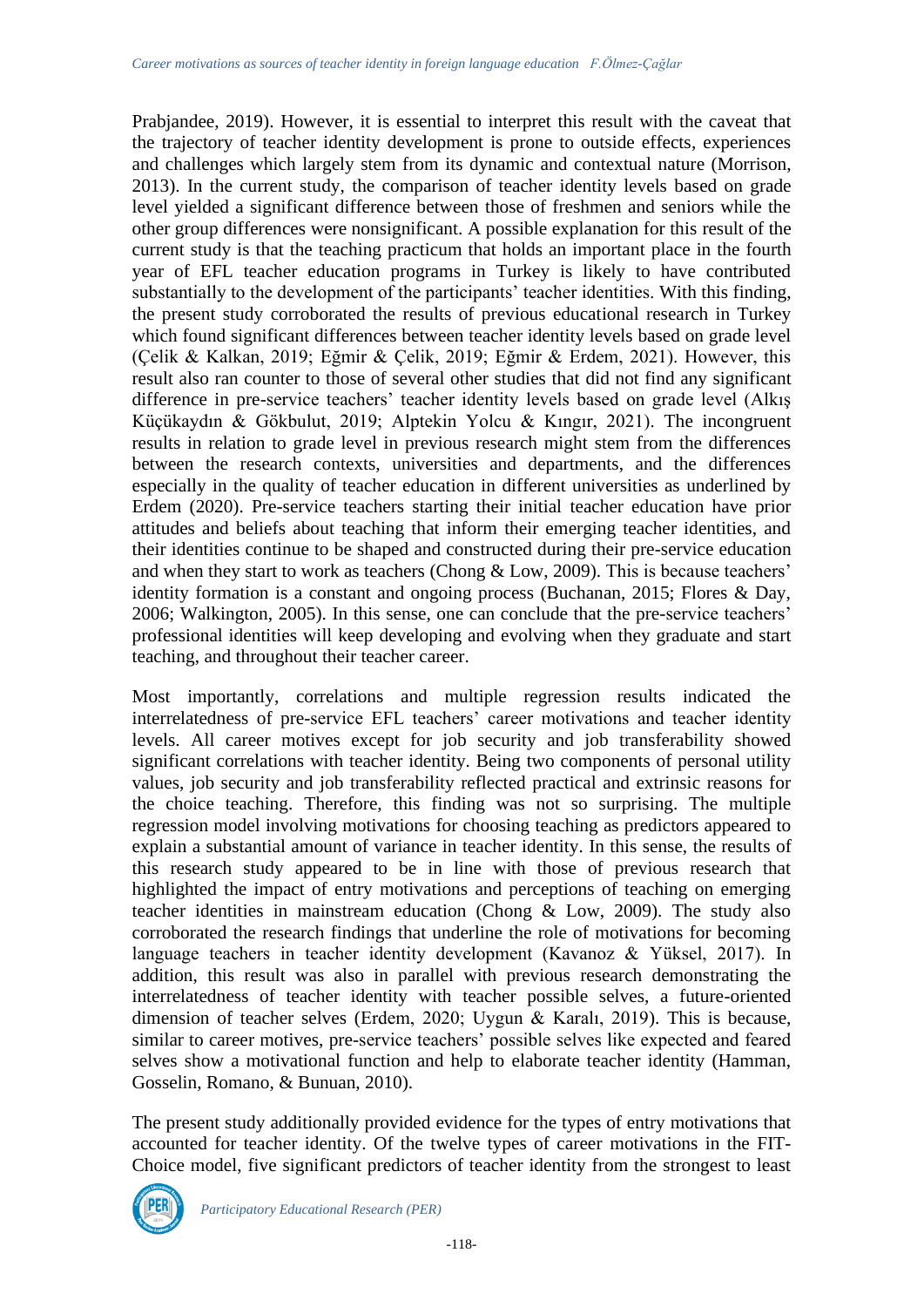strong were perceived teaching ability, intrinsic career value, work with children/adolescents, time for family and fallback career. While the first three were positive predictors, the last two negatively predicted teacher identity. This suggested that participants' higher motivations for teaching due to their perceived teaching ability; intrinsic interest in teaching; and aspiration for working with and helping children and adolescents might be indicative of higher levels of teacher identity. As ability-related, intrinsic and altruistic reasons, these being positive predictors of teacher identity were expected. This result is aligned with research evidence implying positive associations of intrinsic and altruistic entry motivations with perceived professional competence and learning (Tang, Wong, Li, & Cheng, 2020), commitment in teaching (Chan, 2006) and teacher retention (Chiong, Menzies, & Parameshwaran, 2017).

The emergence of time for family and fallback career as negative predictors demonstrated that having higher motivations for teaching to be able to spare more time for family and as a last resort career might be suggestive of lower levels of teacher identity. The results of the current study regarding time for family and fallback career bear similarities to previous research findings that underscore the negative contribution of time for family to affective teaching commitment (Fokkens-Bruinsma & Canrinus, 2012) and positive impact of fallback career on burnout (McLean et al., 2019). In the present study, the negative contribution of the choice of the teaching profession as a fallback career to teacher identity was quite expected since individuals resorting to teaching as an alternative or second choice in their minds might have difficulties in constructing teacher identities. Similarly, the finding that time for family negatively predicted teacher identity was also expected. This is because entering teaching to spend less time at work and more time with family instead might be linked with spending less time on developing oneself for the teaching profession and constructing a welldeveloped teacher identity. While this being the case, positive nonsignificant correlations of job security and job transferability (i.e., the other components of personal utility values) with teacher identity was surprising. A possible explanation for this is that participants' conceiving of teaching as a secure job allowing traveling and working in various places might be among its positive sides that combine with other motivations in their choice of teaching. But these might have failed to contribute positively to teacher identity on their own. To reiterate, one can conclude from the results of the current study that career motivations called ability, intrinsic career value and work with children/adolescents contribute positively to explaining teacher identity while time for family and fallback career negatively account for teacher identity.

### **Conclusions**

The teaching profession is preferred for diverse reasons, and a combination of altruistic, intrinsic and extrinsic reasons guide this choice as evidenced by the current research as well. These various motivations may fuel the determination of the teacher candidates and help them maintain their commitment. Starting teaching with more than motive may also promote teacher retention (Bergmark, Lundström, Manderstedt, & Palo, 2018). However, preserving the motivation for teaching throughout teacher education process and during the teaching career is a lot more important. Therefore, academics in teacher education programs might work on pre-service teachers' entry motivations and take some steps to benefit from them in instilling and maintaining the motivation for teaching. In addition, pre-service teachers' initial motivations for



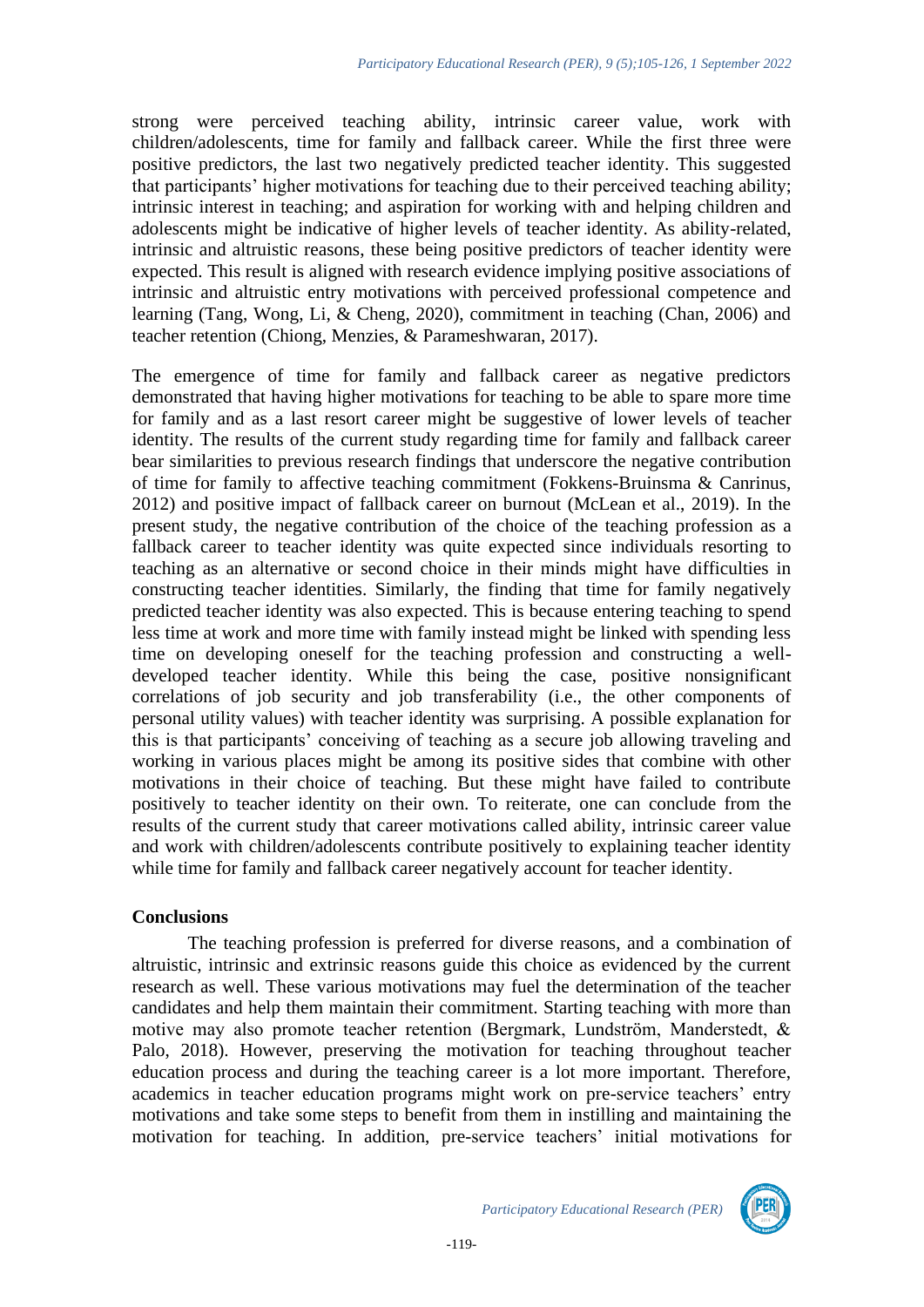teaching as a career can inform planning of teacher training programs and curricula, recruitment of teachers, and educational policies (Watt & Richardson, 2007).

The steady increase of pre-service teachers' levels of teacher identity demonstrates that student teachers start initial teacher education with some sort of teacher identity and keep developing it throughout the pre-service years. An implication to draw here is that teacher educators might try to gain insights into previously developed conceptions of pre-service teachers at the early stages of initial teacher education and specifically guide the development of their teacher identities (see Leijen, Kullasepp, & Anspal, 2014). Teacher educators can make the most of their professional identity development process through activities and tasks tailored to the needs of specific groups of pre-service teachers from different grade levels.

Pre-service teachers' reasons for entry to teaching and their perceptions in relation to teaching at various stages contribute to their construction of a teacher identity (Chong & Low, 2009). Therefore, the salient role of career motivations in explaining teacher identity implies that while guiding the development of teacher identities, teacher educators might utilize the advantages of the motives that emerged as positive predictors of teacher identity and try to minimize the effects of the negative predictors. Thus, they can try to promote the pre-service teachers' beliefs in their teaching abilities, deepen their intrinsic interest in teaching and increase their liking of working with children and adolescents. Yet, they may need to try to hamper or weaken any possible prejudice regarding teaching as a fallback career or an easy job allowing more time for family by working less. In this sense, the current study builds on the current understanding of how to develop teacher identities by making use of pre-service teachers' career motives. More specifically, the study contributes to the field of teacher education in general and L2 teacher education in particular by casting a light on the way various intrinsic, altruistic and extrinsic motives account for pre-service teachers' teacher identities.

However, the current study is not without limitations. Relying solely on cross-sectional self-report quantitative data is a limitation of the study. Hence, longitudinal research might provide deeper insights into the research variables. Further research might also explore motivations for choosing teaching as a career and teacher identity through qualitative and mixed methods research methodologies. Especially longitudinal research into the identity development of pre- and in-service EFL teachers with different motivations for the choice of teaching can offer a more insightful understanding of these factors. L2 researchers might also investigate the field-specific aspects and characteristics in the motivations for choosing teaching English and/or other languages as a career and language teacher identity.

# **References**

- Aksu, M., Demir, C. E., Daloglu, A., Yildirim, S., & Kiraz, E. (2010). Who are the future teachers in Turkey? Characteristics of entering student teachers. *International Journal of Educational Development*, *30*(1), 91-101.
- Alkış Küçükaydın, M., & Gökbulut, Y. (2019). Sınıf öğretmeni adaylarının meslek öncesi öğretmen kimliklerinin incelenmesi [Examination of early teacher identity of primary teacher candidates]. *International Journal of Active Learning, 4*(2), 41-59.

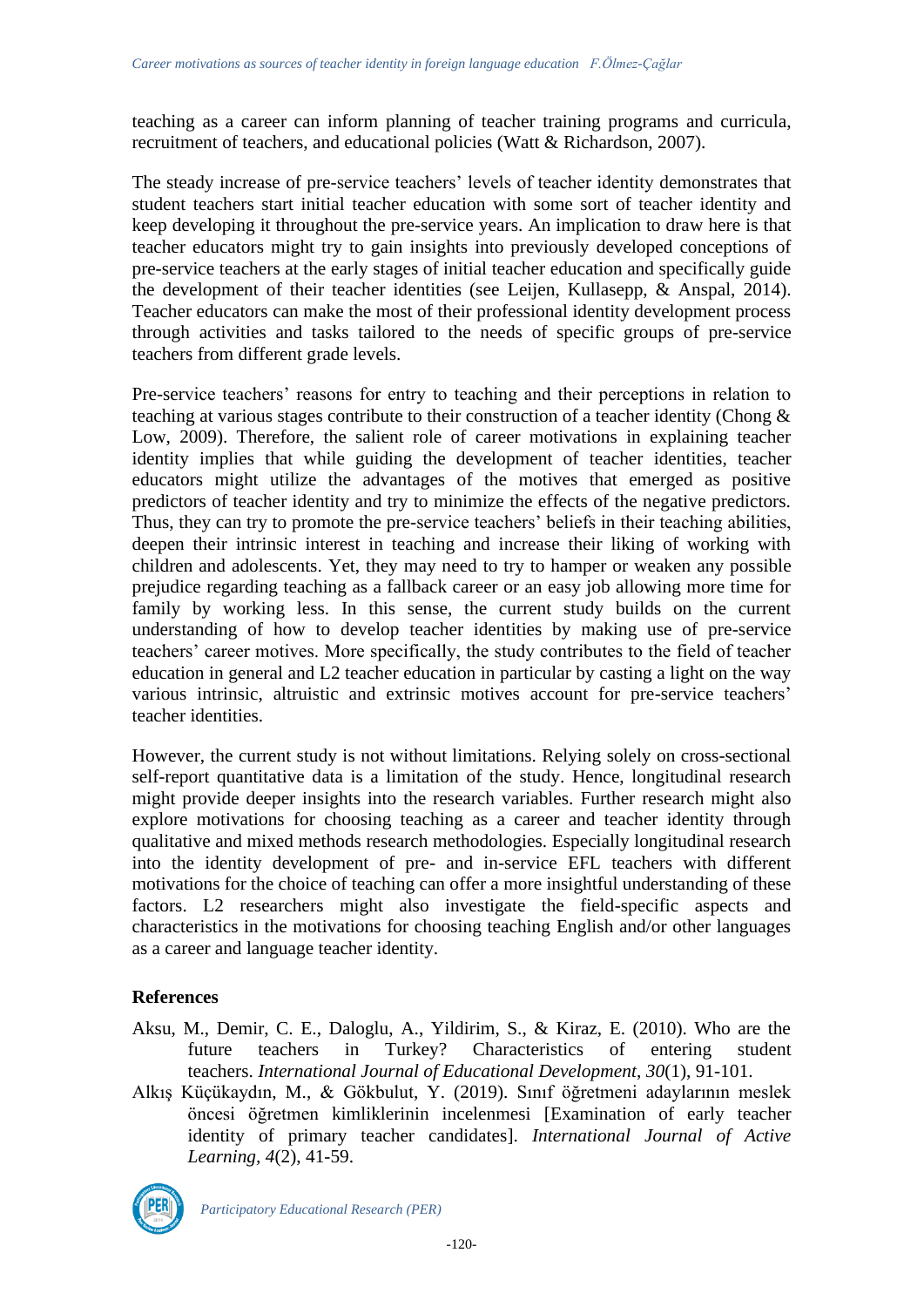- Alptekin Yolcu, M., & Kıngır, S. (2021). Investigation of professional identity perceptions of preservice elementary teachers. *Journal of Uludag University Faculty of Education, 34*(2), 778-812.
- Amengual-Pizarro, M., & García-Laborda, J. (2017). Choosing English teaching as a profession in primary education contexts. *ENSAYOS, Revista de la Facultad de Educación de Albacete, 32*(2), 121-133.
- Arpacı, D., & Bardakçı, M. (2015). Adaptation of teacher identity measure into Turkish. *Gaziantep University Journal of Social Sciences, 14*(3), 687-719.
- Babanoğlu, M. P., & Ağçam, R. (2019). Turkish EFL teacher candidates' early teacher identity. *Asian Journal of Education and Training*, *5*(2), 386-391.
- Başöz, T. (2021). "I've decided to become an English teacher": Pre-service EFL teachers' reasons for choosing teaching as a career. *Kastamonu Education Journal, 29*(5), 813-821.
- Beauchamp, C., & Thomas, L. (2009). Understanding teacher identity: An overview of issues in the literature and implications for teacher education. *Cambridge Journal of Education,* 39(2), 175–189.
- Beijaard, D., Meijer, P. C., & Verloop, N. (2004). Reconsidering research on teachers' professional identity. *Teaching and Teacher Education*, *20*, 107-128.
- Bergmark, U., Lundström, S., Manderstedt, L., & Palo, A. (2018). Why become a teacher? Student teachers' perceptions of the teaching profession and motives for career choice. *European Journal of Teacher Education, 41*(3), 266-281.
- Brown, T. A. (2006). *Confirmatory factor analysis for applied research*. New York: Guilford Press.
- Bruinsma, M., & Jansen, E. P. (2010). Is the motivation to become a teacher related to pre‐service teachers' intentions to remain in the profession?. *European Journal of Teacher Education, 33*(2), 185-200.
- Buchanan, R. (2015). Teacher identity and agency in an era of accountability. *Teachers and Teaching, 21*(6), 700-719.
- Canrinus, E. T., Helms-Lorenz, M., Beijaard, D., Buitink, J., & Hofman, A. (2012). Self-efficacy, job satisfaction, motivation and commitment: Exploring the relationships between indicators of teachers' professional identity. *European Journal of Psychology of Education*, *27*(1), 115-132.
- Chan, K. W. (2006). In-service teachers' motives and commitment in teaching. *Hong Kong Teachers' Centre Journal, 5*, 112-128.
- Chen, J. L., & Mensah, F. M. (2018). Teaching contexts that influence elementary preservice teachers' teacher and science teacher identity development. *Journal of Science Teacher Education, 29*(5), 420-439.
- Chiong, C., Menzies, L., & Parameshwaran, M. (2017). Why do long‐serving teachers stay in the teaching profession? Analysing the motivations of teachers with 10 or more years' experience in England. *British Educational Research Journal, 43*(6), 1083-1110.
- Chong, S., & Low, E. L. (2009). Why I want to teach and how I feel about teaching formation of teacher identity from pre-service to the beginning teacher phase. *Educational Research for Policy and Practice, 8*(1), 59-72.
- Chong, S., Low, E. L., & Goh, K. C. (2011). Emerging professional teacher identity of preservice teachers. *Australian Journal of Teacher Education*, *36*(8), 50-64.
- Cobb, D. J., Harlow, A., & Clark, L. (2018). Examining the teacher identity-agency relationship through legitimate peripheral participation: A longitudinal investigation. *Asia-Pacific Journal of Teacher Education*, *46*(5), 495-510.
- Cohen, L. (1992). Power primer. *Psychological Bulletin, 112*(1), 155-159.

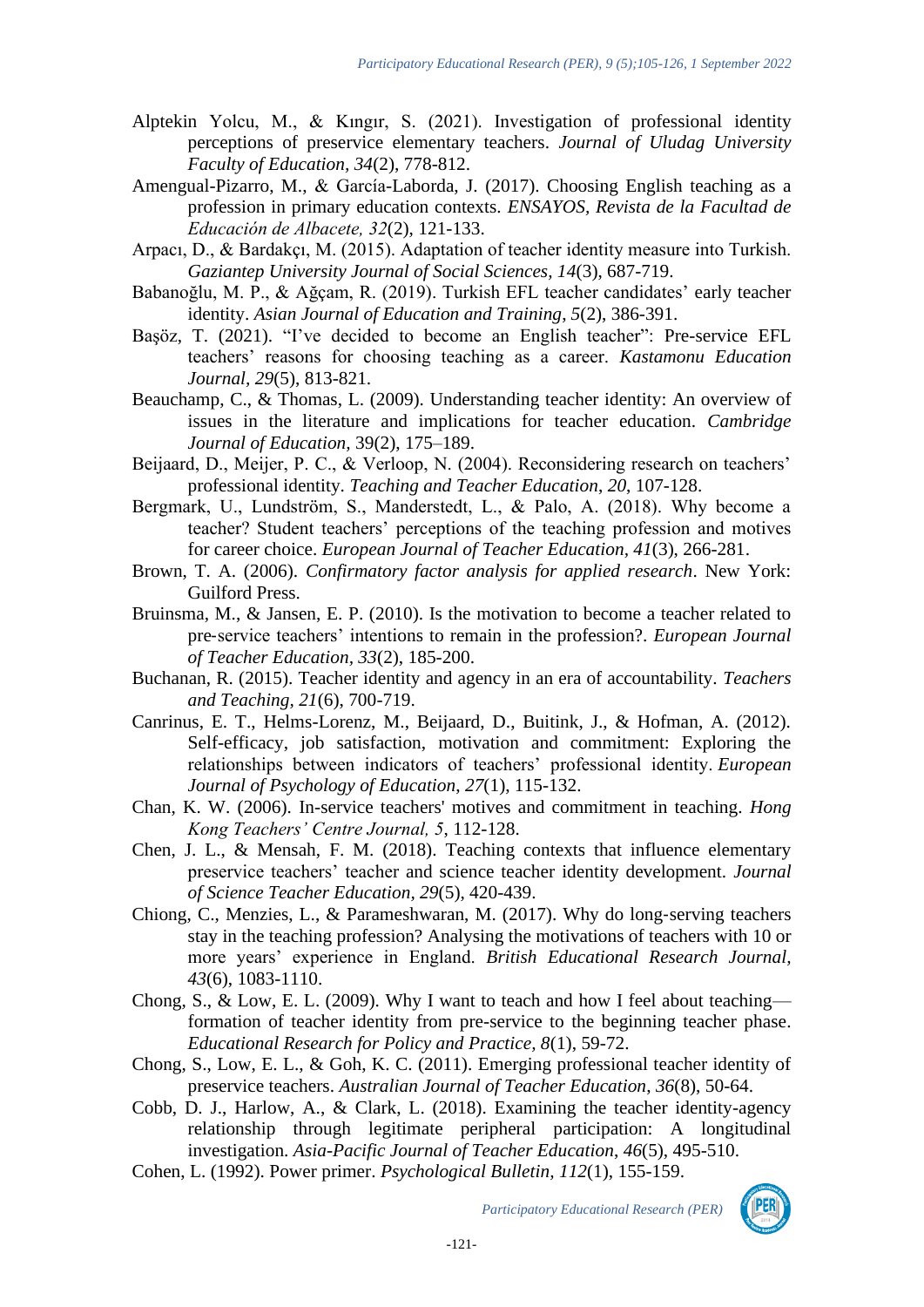- Cohen, L., Manion, L., & Morrison, K. (2007). *Research methods in education* (6<sup>th</sup> ed.). London: Routledge.
- Çelik, H. R., & Kalkan, Ö. K. (2019). Öğretmen adaylarının meslek öncesi öğretmen kimliği algıları: Pamukkale Üniversitesi örneği [Perception of the pre-service teachers on the early teacher identity: Pamukkale University case]. *Ege Eğitim Dergisi, 20*(2), 151-365. doi: 10.12984/egeefd.628810
- Damar, E. A. (2018). Identifying motivational factors of pre-service EFL Teachers. *Academic Journal of Interdisciplinary Studies, 7*(1), 147-151.
- Dörnyei, Z., & Kubanyiova, M. (2014). *Motivating learners, motivating teachers: Building vision in the language classroom*. Cambridge: Cambridge University Press.
- Dörnyei, Z., & Ryan, S. (2015). *The psychology of the language learner revisited*. New York: Routledge.
- Eccles, J. S. (2005). Subjective task value and the Eccles et al. model of achievementrelated choices. In A. J. Elliot & C. S. Dweck (Eds.), *Handbook of competence and motivation* (pp. 105–121). New York, NY: Guilford.
- Eghtesadi Roudi, A. (2021). Why to become a teacher in Iran: a FIT-choice study. *Teaching Education*. Advance online publication.
- Eğmir, E., & Çelik, S. (2019). The educational beliefs of pre-service teachers as an important predictor of teacher identity. *International Journal of Contemporary Educational Research, 6*(2), 438-451.
- Eğmir, E., & Erdem, C. (2021). Pre-service teachers' 21st century learning skills as a predictor of their early teacher identity. *Trakya Journal of Education, 11*(2), 953-968.
- Ekin, S., Yetkin, R., & Öztürk, S. Y. (2021). A comparative study of career motivations and perceptions of student teachers. *Turkish Studies - Education, 16*(1), 505- 516.
- Erdem, C. (2020). Exploring the relationships between possible selves and early teacher identity of Turkish preservice teachers. *FIRE: Forum for International Research in Education, 6*(3), 94-115.
- Eren, A., & Tezel, K. V. (2010). Factors influencing teaching choice, professional plans about teaching, and future time perspective: A mediational analysis. *Teaching and Teacher Education*, *26*(7), 1416-1428.
- Erten, I. H. (2014). Understanding the reasons behind choosing to teach English as a foreign language. *Novitas-ROYAL (Research on Youth and Language)*, *8*(1), 30- 44.
- Flores, M. A., & Day, C. (2006). Contexts which shape and reshape new teachers' identities: A multi-perspective study. *Teaching and Teacher Education, 22*(2), 219-232.
- Fraenkel, J. R., Wallen, N. E., & Hyun, H. H. (2012). *How to design and evaluate research in education* (8th ed.). New York: Mc Graw Hill.
- Freeman, D., & Johnson, K. E. (1998). Reconceptualizing the knowledge-base of language teacher education. *TESOL Quarterly*, *32*(3), 397-417.
- Friesen, M. D., & Besley, S. C. (2013). Teacher identity development in the first year of teacher education: A developmental and social psychological perspective. *Teaching and Teacher Education, 36*, 23-32.
- Fokkens-Bruinsma, M., & Canrinus, E. T. (2012). The factors influencing teaching (FIT)-choice scale in a Dutch teacher education program. *Asia-Pacific Journal of Teacher Education, 40*(3), 249-269.

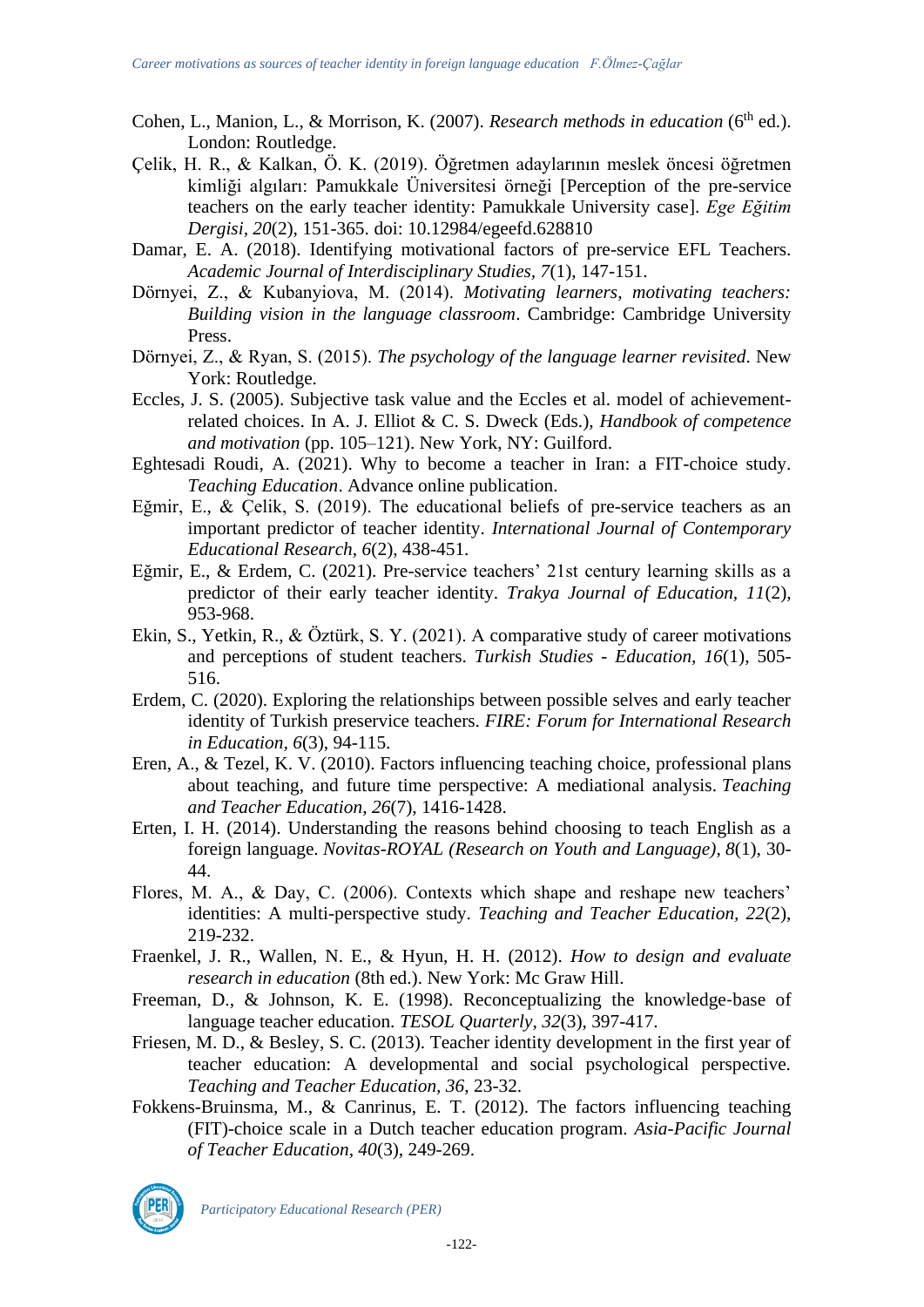- Gao, X., & Xu, H. (2014). The dilemma of being English language teachers: Interpreting teachers' motivation to teach, and professional commitment in China's hinterland regions. *Language Teaching Research, 18*(2), 152-168.
- George, D., & Mallery, P. (2016). *IBM SPSS Statistics 23 step by step: A simple guide and reference* (14th ed.). New York, NY: Routledge.
- Goller, M., Ursin, J., Vähäsantanen, K., Festner, D., & Harteis, C. (2019). Finnish and German student teachers' motivations for choosing teaching as a career. The first application of the FIT-Choice scale in Finland. *Teaching and Teacher Education*, *85*, 235-248.
- Gu, M., & Lai, C. (2012). Motivation and commitment: Pre-service teachers from Hong Kong and mainland China at a training institute in Hong Kong. *Teacher Education Quarterly, 39*(3), 45-61.
- Güngör, F. (2017). The tensions between EFL teacher identities and INSET in the Turkish context *PROFILE Issues in Teachers' Professional Development, 19*(1), 13-27.
- Hair, J. F., Black, W. C., Babin, B. J., & Anderson, R. E. (2014). *Multivariate data analysis* (7th ed.). Essex: Pearson Education Limited.
- Hamman, D., Gosselin, K., Romano, J., & Bunuan, R. (2010). Using possible-selves theory to understand the identity development of new teachers. *Teaching and teacher education, 26*(7), 1349-1361.
- Heinz, M. (2015). Why choose teaching? An international review of empirical studies exploring student teachers' career motivations and levels of commitment to teaching. *Educational Research and Evaluation, 21*(3), 258-297.
- Hong, J., Greene, B., & Lowery, J. (2017). Multiple dimensions of teacher identity development from pre-service to early years of teaching: A longitudinal study. *Journal of Education for Teaching, 43*(1), 84-98.
- Hu, L., & Bentler, P. M. (1999). Cutoff criteria for fit indexes in covariance structure analysis: Conventional criteria versus new alternatives. *Structural Equation Modeling, 6*(1), 1-55.
- Igawa, K. (2009). Initial career motivation of English teachers: Why did they choose to teach English? *Shitennoji University Bulletin, 48*, 201-226.
- Johnson, K. E. (2009). *Second language teacher education: A sociocultural perspective*. New York: Routledge.
- Johnson, K. E. (2016). Language teacher education. In G. Hall (Ed.), *Routledge handbook of English language teaching* (pp. 121–134). New York: Routledge.
- Karimi, M. N., & Mofidi, M. (2019). L2 teacher identity development: An activity theoretic perspective. *System, 81*, 122-134.
- Kavanoz, S., & Yüksel, H. G. (2017). Motivations and concerns: Voices from preservice language teachers. *Australian Journal of Teacher Education*, *42*(8), 43- 61.
- Kaya, M. H., & Dikilitaş, K. (2019). Constructing, reconstructing and developing teacher identity in supportive contexts. *The Asian EFL Journal, 21*(1), 58-83.
- Kayi-Aydar, H. (2019). Language teacher identity. *Language Teaching, 52*, 281–295.
- Keskin, A., & Zaimoğlu, S. (2021). An investigation of Turkish EFL teachers' perceptions of professional identity. *Çağ University Journal of Social Sciences, 18*(1), 82-95.
- Kılınç, A., Watt, H. M., & Richardson, P. W. (2012). Factors influencing teaching choice in Turkey. *Asia-Pacific Journal of Teacher Education, 40*(3), 199-226.
- Kline, R. B. (2011). *Principles and practice of structural equation modeling* (3rd ed.). New York, NY: The Guilford Press.

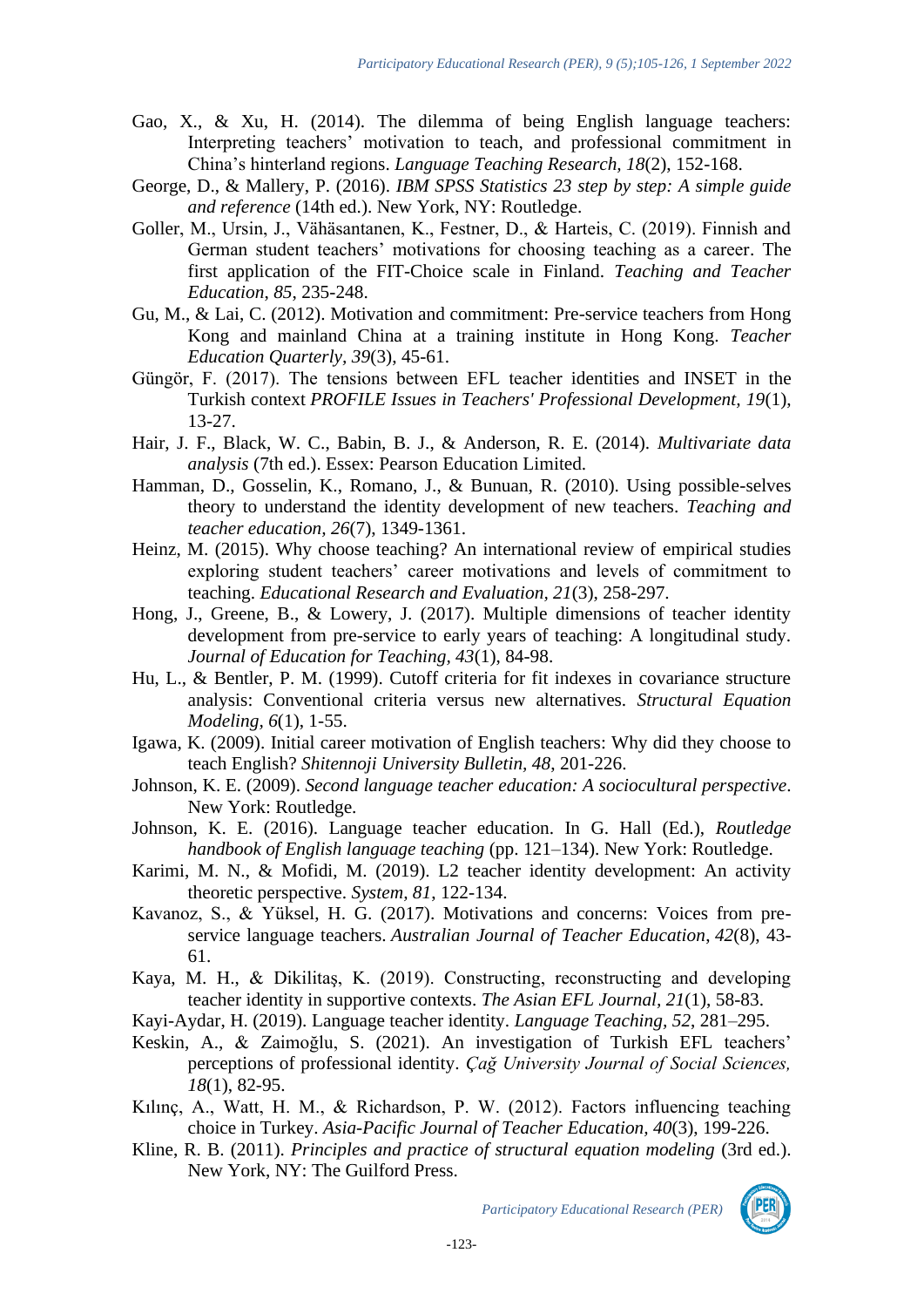- König, J., & Rothland, M. (2012). Motivations for choosing teaching as a career: Effects on general pedagogical knowledge during initial teacher education. *Asia-Pacific Journal of Teacher Education, 40*(3), 289-315.
- Kyriacou, C., & Benmansour, N. (1999). Motivation to become a teacher of a foreign language. *Language Learning Journal, 19*(1), 69-72.
- Kyriacou, C., & Benmansour, N. (2002). Moroccan foreign language students' views of a career in teaching. *The Journal of Educational Enquiry, 3*(2), 84-95.
- Kyriacou, C., & Coulthard, M. (2000). Undergraduates' views of teaching as a career choice. *Journal of Education for Teaching, 26*(2), 117-126.
- Kyriacou, C., Hultgren, Å., & Stephens, P. (1999). Student teachers' motivation to become a secondary school teacher in England and Norway. *Teacher Development*, *3*(3), 373-381.
- Kyriacou, C., & Kobori, M. (1998). Motivation to learn and teach English in Slovenia. *Educational Studies, 24*(3), 345-351.
- Lasky, S. (2005). A sociocultural approach to understanding teacher identity, agency and professional vulnerability in a context of secondary school reform. *Teaching and Teacher Education*, *21*(8), 899-916.
- Leijen, Ä., Kullasepp, K., & Anspal, T. (2014). Pedagogies of developing teacher identity. In C. J. Craig & L. Orland-Barak (Eds.), *International teacher education: Promising pedagogies* (pp. 311-328). Bingley, UK: Emerald Group Publishing Limited.
- Lohbeck, A., & Frenzel, A. C. (2021). Latent motivation profiles for choosing teaching as a career: How are they linked to self‐concept concerning teaching subjects and emotions during teacher education training?. *British Journal of Educational Psychology*. Advance online publication.
- Marschall, G. (2021). The role of teacher identity in teacher self-efficacy development: the case of Katie. *Journal of Mathematics Teacher Education*, 1-23.
- McLean, L., Taylor, M., & Jimenez, M. (2019). Career choice motivations in teacher training as predictors of burnout and career optimism in the first year of teaching. *Teaching and Teacher Education, 85*(1), 204-214.
- Morrison, C. M. (2013). Teacher identity in the early career phase: Trajectories that explain and influence development. *Australian Journal of Teacher Education (Online), 38*(4), 91-107.
- Nghia, T. L. H., & Tai, H. N. (2017). Preservice teachers' identity development during the teaching internship. *Australian Journal of Teacher Education (Online), 42*(8), 1-15.
- Olsen, B. (2008). How reasons for entry into the profession illuminate teacher identity development. *Teacher Education Quarterly, 35*(3), 23-40.
- Ölmez, F. (2016). An insight into professional identities of Turkish EFL instructors. *International Journal of Social Sciences and Education Research*, *2*(4), 1226- 1235.
- Pallant, J. (2011). *SPSS survival manual: A step by step guide to data analysis using SPSS* (4th ed.). Australia: Allen & Unwin.
- Pavlenko, A. (2003). "I never knew I was a bilingual": Reimagining teacher identities in TESOL. *Journal of Language, Identity, and Education, 2*(4), 251–268.
- Pennington, M. C., & Richards, J. C. (2016). Teacher identity in language teaching: Integrating personal, contextual, and professional factors. *RELC Journal, 47*(1), 5-23.

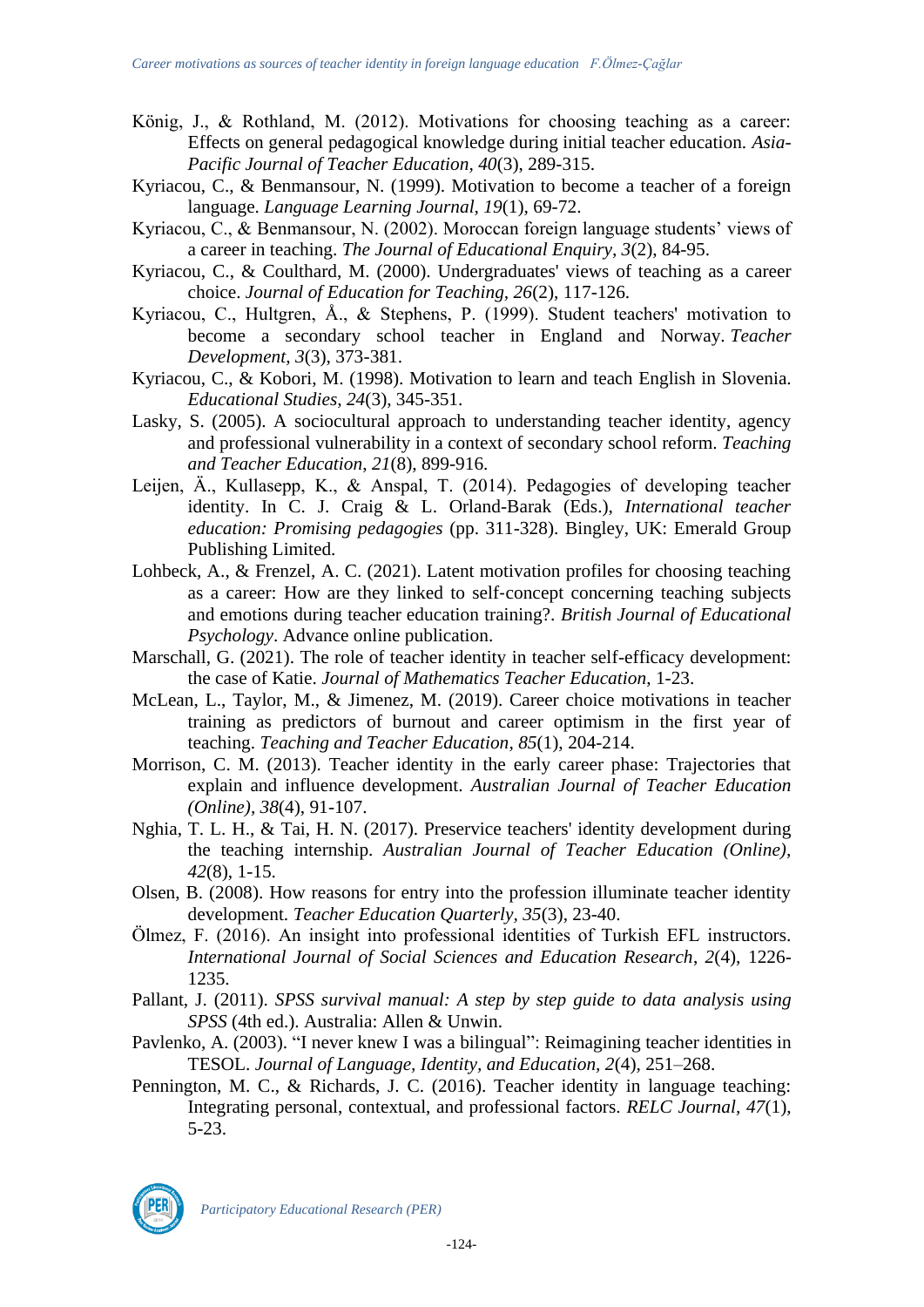- Prabjandee, D. (2019). Becoming English teachers in Thailand: Student teacher identity development during teaching practicum. *Issues in Educational Research, 29*(4), 1277-1294.
- Richardson, P. W., & Watt, H. M. (2006). Who chooses teaching and why? Profiling characteristics and motivations across three Australian universities. *Asia*‐*Pacific Journal of Teacher Education, 34*(1), 27-56.
- Richardson, P. W., & Watt, H. M. (2018). Teacher professional identity and career motivation: A lifespan perspective. In P. A. Schutz, J. Hong, & D. I. Cross Francis (Eds.), *Research on teacher identity: Mapping challenges and innovations* (pp. 37-48). Cham, Switzerland: Springer International Publishing.
- Salifu, I., Alagbela, A. A., & Gyamfi Ofori, C. (2018). Factors influencing teaching as a career choice (FIT-Choice) in Ghana. *Teaching Education, 29*(2), 111-134.
- Samuel, M., & Stephens, D. (2000). Critical dialogues with self: Developing teacher identities and roles – a case study of South African student teachers. *International Journal of Educational Research*, *33*(5), 475-491.
- Schermelleh-Engel, K., & Moosbrugger, H. (2003). Evaluating the fit of structural equation models: Tests of significance and descriptive goodness-of-fit measures. *Methods of Psychological Research Online, 8*(2), 23-74.
- Simić, N., Marušić Jablanović, M., & Grbić, S. (2021). Why teaching? A validation of the FIT-Choice scale in the Serbian context. *Journal of Education for Teaching*. Advance online publication.
- Singh, G., & Richards, J. C. (2006). Teaching and learning in the language teacher education course room: A critical sociocultural perspective. *RELC Journal*, *37*(2), 149-175.
- Tabachnick, B. G., & Fidell, L. S. (2013). *Using multivariate statistics* (6th ed.). Boston, MA: Pearson.
- Tang, S. Y., Wong, A. K., Li, D. D., & Cheng, M. M. (2020). Millennial generation preservice teachers' intrinsic motivation to become a teacher, professional learning and professional competence. *Teaching and Teacher Education, 96*, 1- 12.
- Thomas, L., & Beauchamp, C. (2007). Learning to live well as teachers in a changing world: Insights into developing a professional identity in teacher education. *The Journal of Educational Thought (JET), 41*(3), 229-243.
- Tickle, L. (2000). *Teacher induction: The way ahead*. Buckingham, Philadelphia: Open University Press.
- Tillmann, T., Weiß, S., Scharfenberg, J., Kiel, E., Keller-Schneider, M., & Hellsten, M. (2020). The relationship between student teachers' career choice motives and stress-inducing thoughts: A tentative cross-cultural model. *Sage Open*, *10*(2), 1- 18.
- Tokoz Goktepe, F., & Kunt, N. (2021). Obstructions in normative teacher identity development: A case study in Turkey. *Professional Development in Education*. Advance online publication.
- Topkaya, E. Z., & Uztosun, S. (2012). Choosing teaching as a career: Motivations of pre-service English teachers in Turkey. *Journal of Language Teaching and Research, 3*(1), 126-134.
- Trent, J. (2016). The identity construction experiences of early career English language teachers in Hong Kong. Great expectations and practical realities. *Research Papers in Education, 31*(3), 316-336.